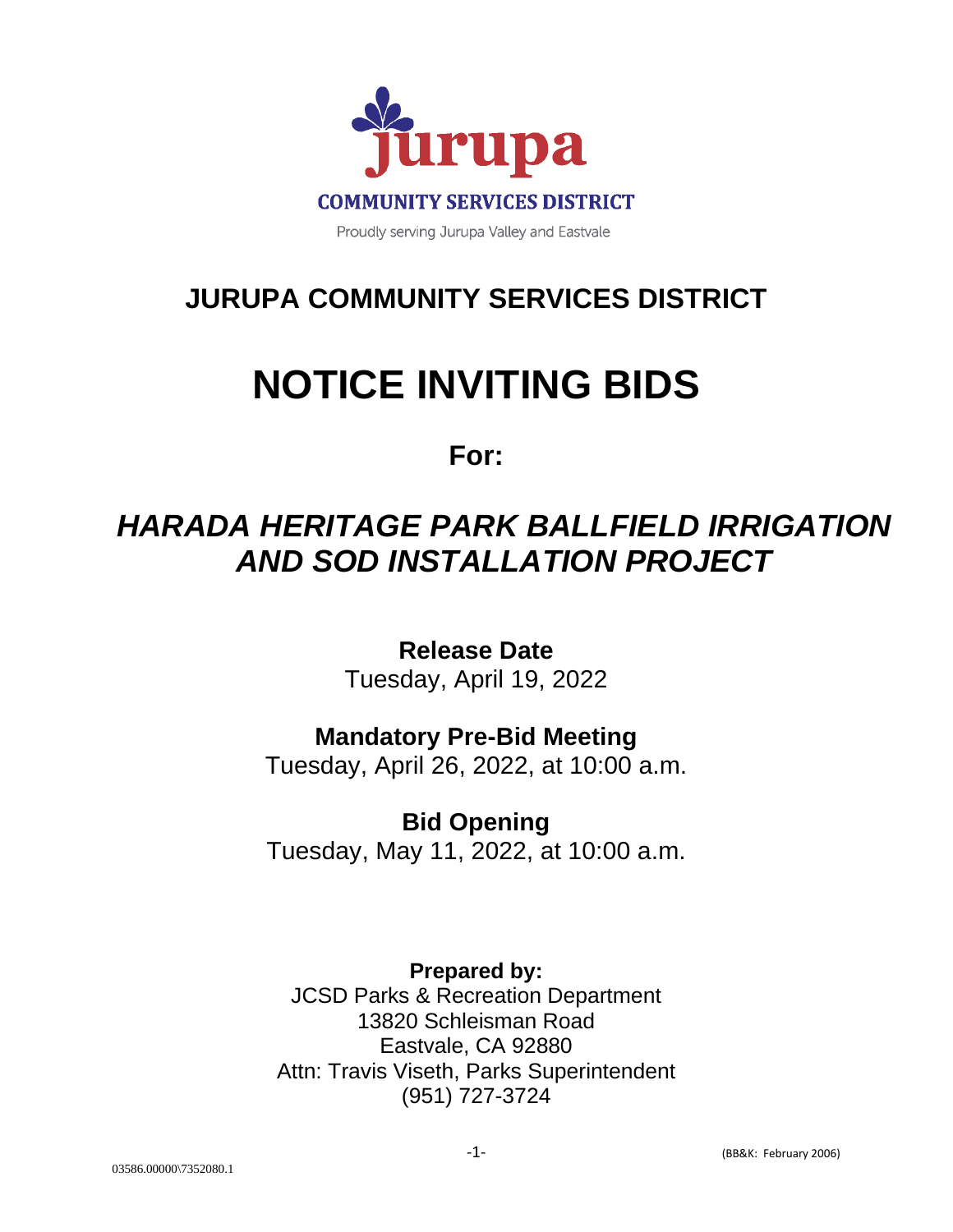#### **TABLE OF CONTENTS**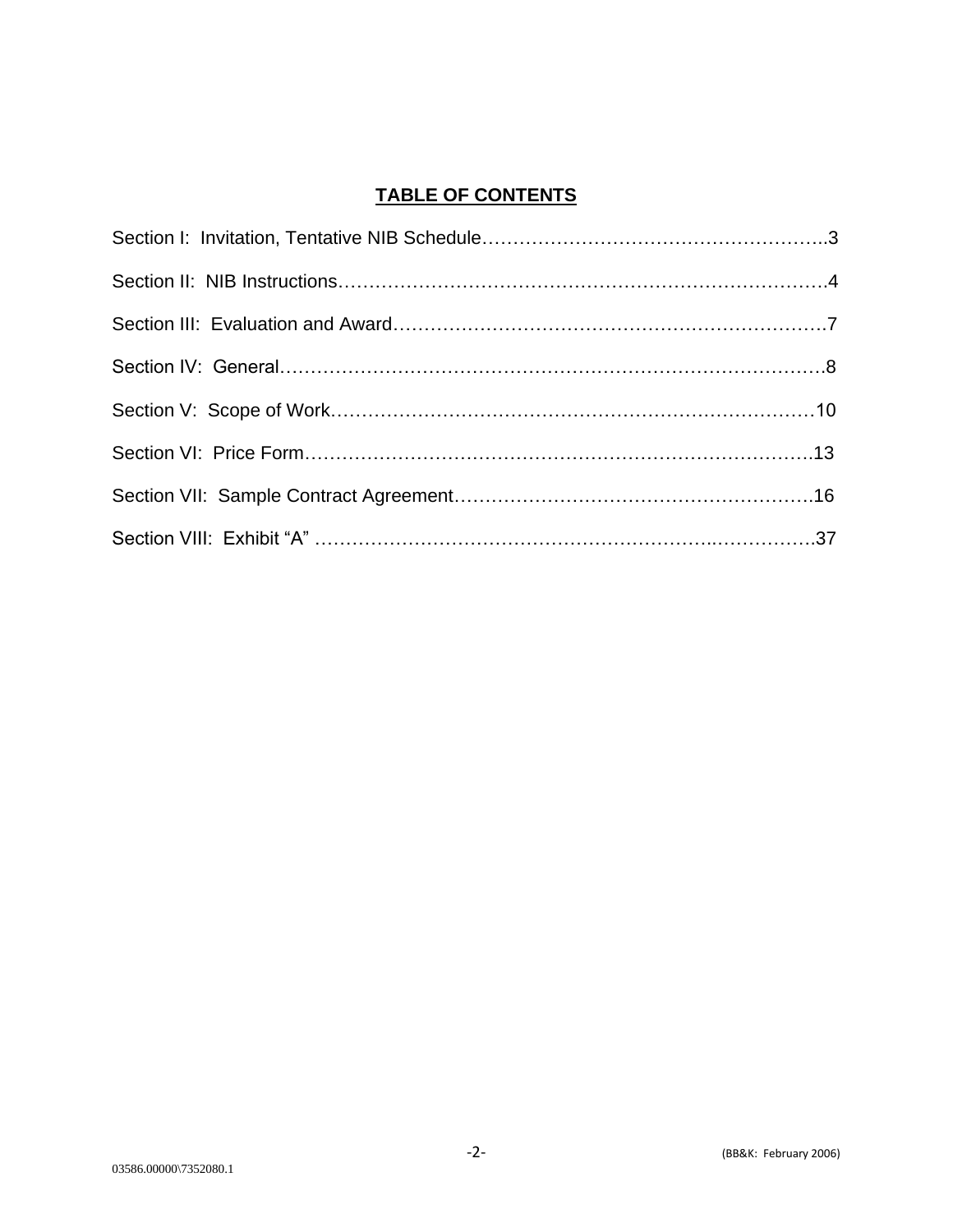#### **SECTION I**

#### **INVITATION**

The Jurupa Community Services District (District) invites bids from qualified contractors for:

#### **Harada Heritage Park Ballfield Irrigation and Sod Installation Project**

Please read this entire NIB package and include all requested information and forms in your bid. Bids must be signed by an authorized agent of the company submitting a bid in order to be considered responsive.

#### **Tentative NIB Schedule (Subject to change at District's discretion)**

- 1. Issue NIB 40 april 19, 2022
- 2. Mandatory Pre-Bid Meeting **April 26, 2022, at 10:00 a.m.**
- 3. Written Questions from Contractors Due May 3, 2022, at 5:00 p.m.
- 4. Responses from District Due May 5, 2022
- 
- 6. Review of Bids May 12-16, 2022
- 7. Award of Contract May 16-20, 2022

5. Bid Opening **May 11, 2022**, at 10:00 a.m.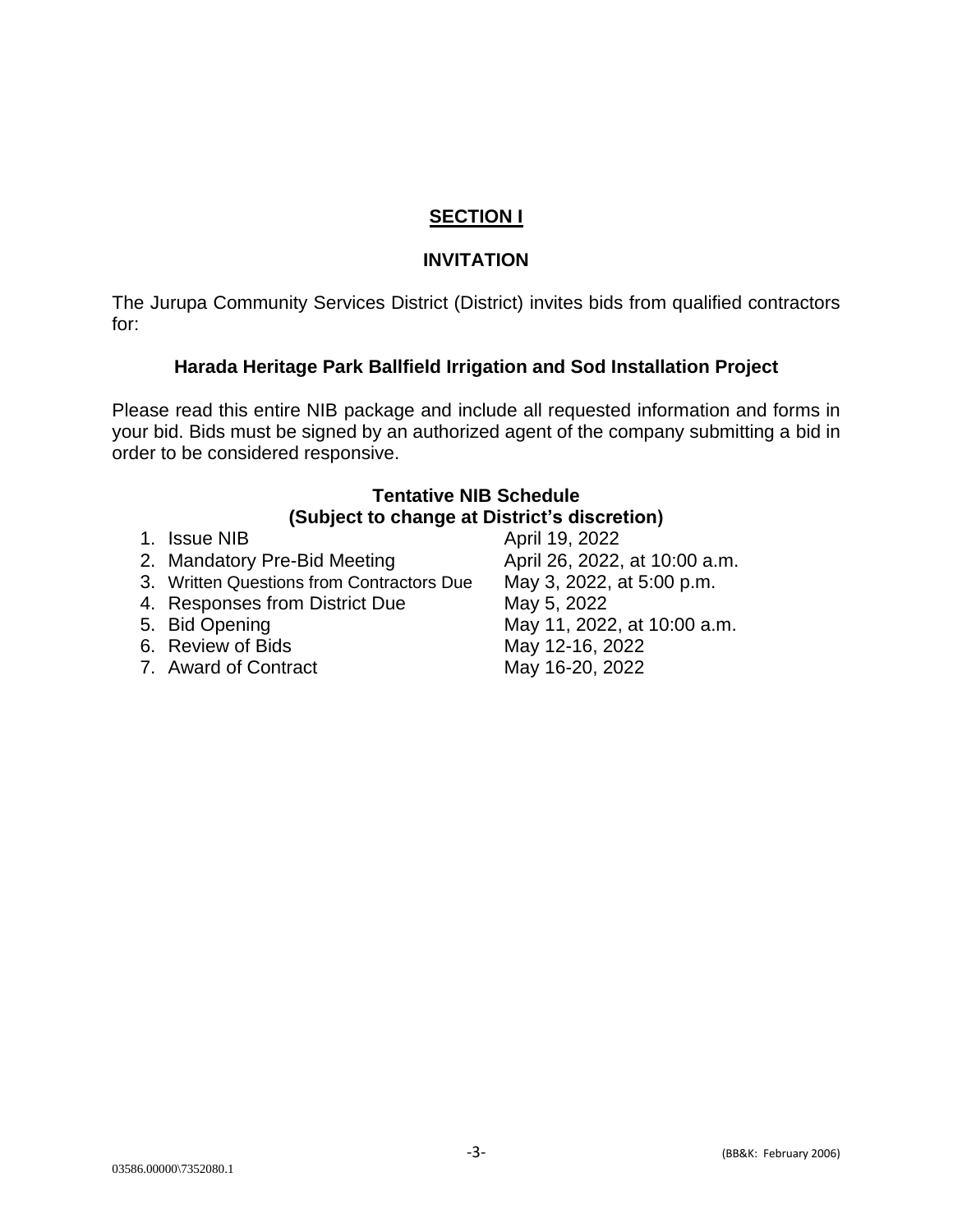#### **SECTION II**

#### **NIB INSTRUCTIONS**

#### **A. Examination of Bid Documents**

By submitting a proposal, contractors represent that they have thoroughly examined and become familiar with the work required under this NIB and that they are capable of performing quality work to achieve the District's objectives.

#### **B. Addenda**

Substantive District changes to the requirements will be made by written addendum to this NIB and will be posted on the District's website [\(https://www.jcsd.us/business/contracts-bid-opportunities \)](https://www.jcsd.us/business/contracts-bid-opportunities) by May 5, 2022. Any written addenda issued pertaining to this NIB shall be incorporated into the terms and conditions of any resulting agreement. The District shall not be bound to any modifications to or deviations from the requirements set forth in this NIB as the result of oral instruction.

#### **C. Clarifications**

#### **1. Examination of Documents**

Should a contractor require clarifications to this NIB, the contractor shall notify the District in writing in accordance with Section C.2 below. Should it be found that the point in question is not clearly and fully set forth in the NIB, the District may post a written addendum clarifying the matter.

#### **2. Submitting Requests**

- a. All contractor questions, clarifications or comments shall be submitted via **e-mail only** to Travis Viseth, Parks Superintendent at [tviseth@jcsd.us a](mailto:tviseth@jcsd.us)nd must be received by the District no later than May 3, 2022, at 5:00 p.m.
- b. All correspondence shall be clearly marked in the Subject heading with "Harada Heritage Park Ballfield Irrigation and Sod Installation Project NIB Questions". The District is not responsible for failure to respond to a request that has not been labeled as such.
- c. Inquiries received after 5:00 p.m. on May 3, 2022, will not be accepted.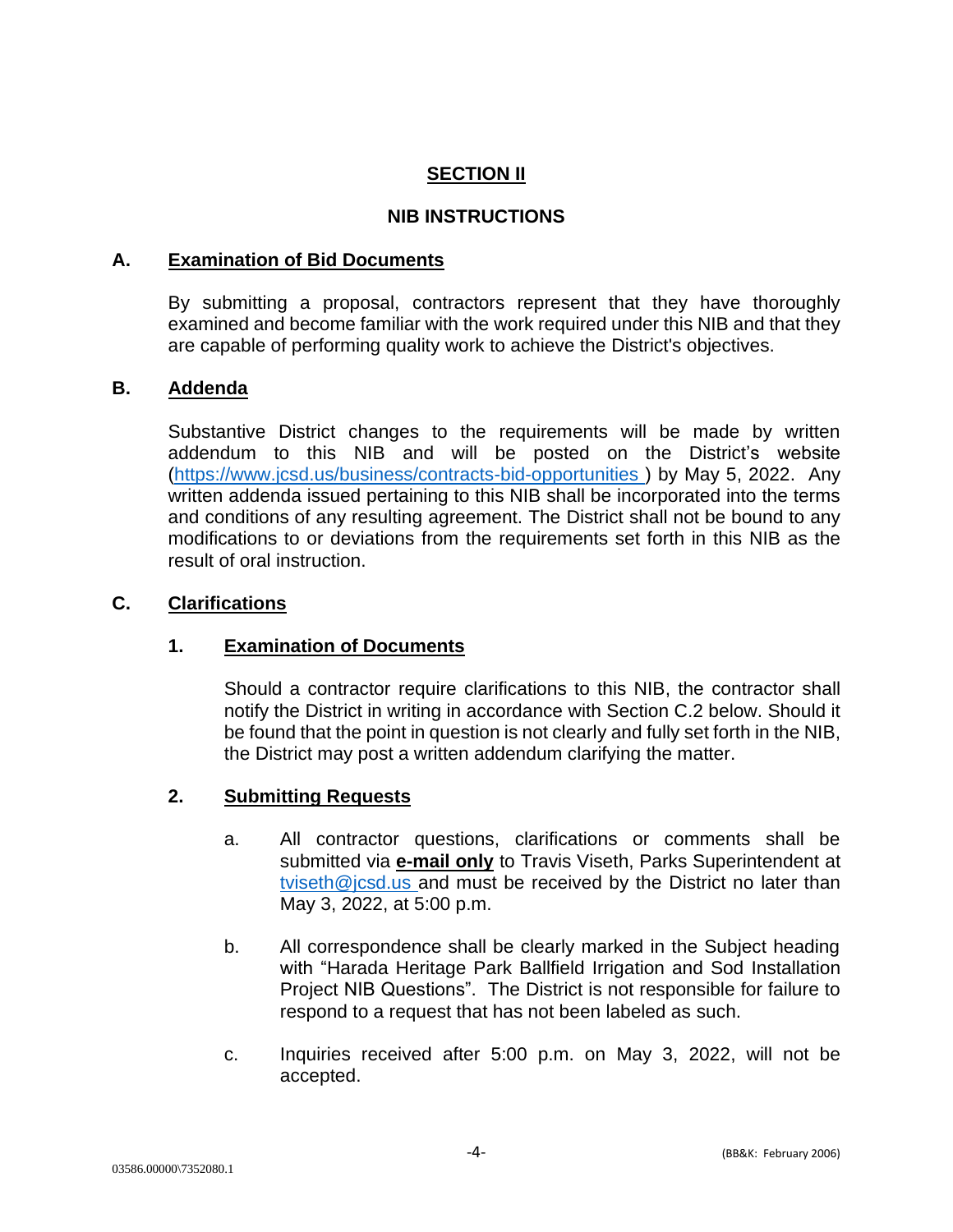#### **3. District Responses**

Responses from the District will be communicated via e-mail directly to those contractors who attend the mandatory pre-bid meeting and also posted on the District's website [\(https://www.jcsd.us/business/contracts](https://www.jcsd.us/business/contracts-bid-opportunities)[bid-opportunities b](https://www.jcsd.us/business/contracts-bid-opportunities)y addendum by May 5, 2022.

#### **D. Mandatory Pre-Bid Meeting**

A MANDATORY Pre-Bid Meeting will be held at **Harada Heritage Park, 13099 65th Street, Eastvale, CA, 92880** on the following date(s) and time(s): **April 26, 2022, at 10:00 a.m.** Each and every Bidder MUST attend the Pre-Bid Meeting. Bids will not be accepted from any bidder who does not attend the Pre-Bid Meeting.

#### **E. Bid Opening**

#### **1. Date, Time, and Location**

All sealed bids are to be submitted to the **JCSD Parks & Recreation Department - Eastvale Community Center (13820 Schleisman Road, Eastvale, CA 92880) by 10:00 a.m. on May 11, 2022.** Bids received after that date and time will be rejected by the District as non-responsive and returned unopened. Bids shall not be sent via e-mail or fax.

#### **2. Bid Submittal Requirements**

Contractor shall submit a sealed bid package consisting of the following:

• one (1) signed original and two (2) copies of Price Form (included in Section VI)

The bid package shall be sealed and addressed as follows:

JCSD Parks & Recreation Department Eastvale Community Center Attn: Travis Viseth, Parks Superintendent 13820 Schleisman Road Eastvale, CA 92880

Proposals may be delivered in person to the Parks & Recreation Department, at the address above. Proposals shall not be sent via e-mail or fax.

#### **F. Contract Award**

Issuance of this NIB and receipt of bids does not commit the District to award an agreement.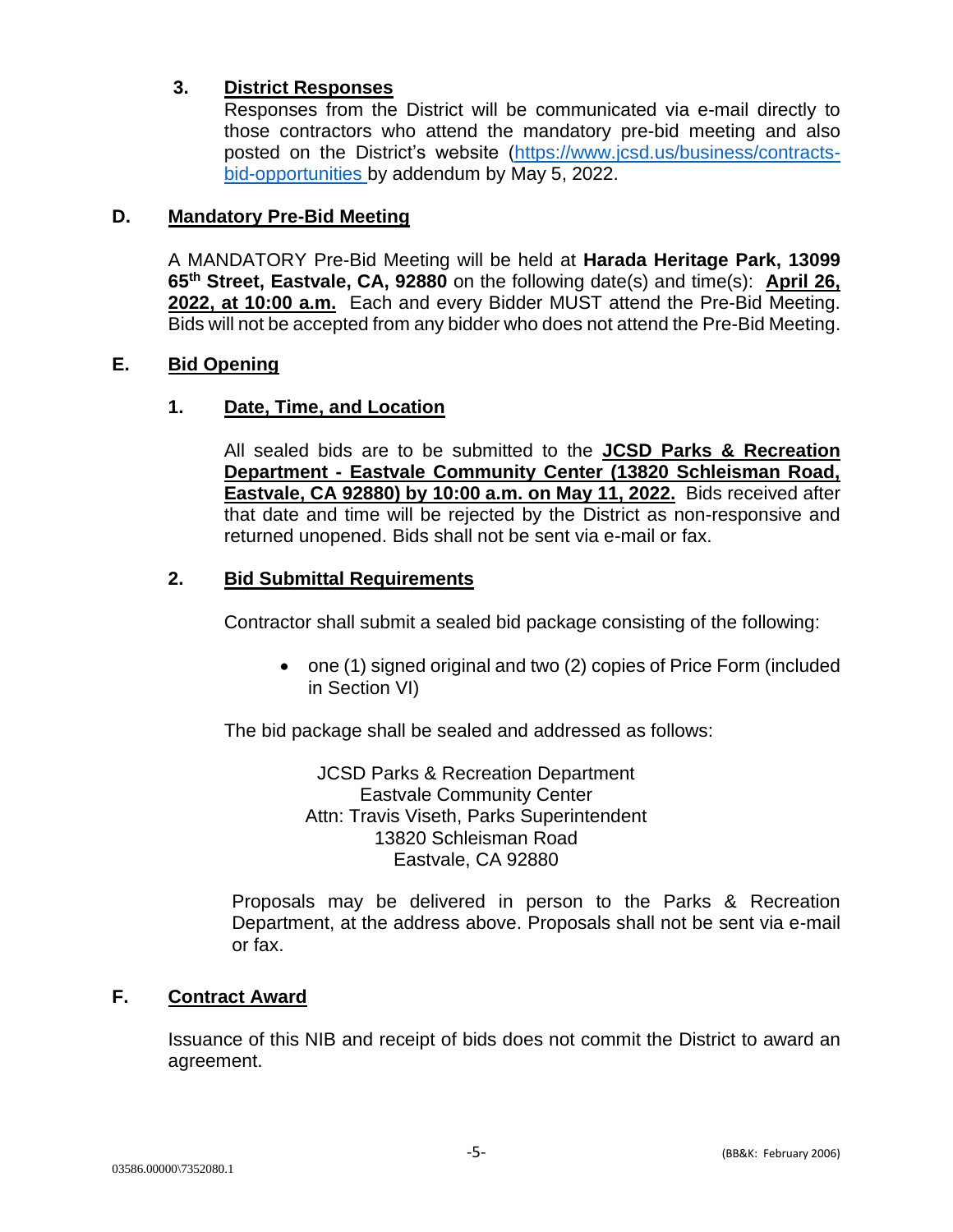#### **G. Acceptance of Order**

The successful contractor(s) will be required to accept a Purchase Order and execute a written Agreement (see Section VII, Sample Contract Agreement) in accordance with this Notice Inviting Bids, including all requirements, conditions and specifications contained herein, with no exceptions other than those specifically listed in the written purchase order and/or Agreement.

#### **H. Qualifications of Bidder**

- 1. Before submitting a bid, the bidder shall be licensed to perform as prime contractor in accordance with the provisions of the Contractor's State License Law, California Business and Professions Code Section 7000 et seq. As evidence of such qualification, the bidder shall record on Bid Proposal the number, classification, and termination date of all necessary State licenses. Necessary District licenses may be secured after the bids are opened, but prior to executing the contract. [P.C.C. Section 3300 & B. & P. Code Section 7000 ET seq.]
- 2. In order for the District to determine the successful bidder, the bidder must be prepared to submit in writing, within five (5) days after being requested to do so by the District, such information and data as the District may request, including without limitation, financial data, and previous experience. The District reserves the right to reject any bid if the evidence submitted by, or investigation of, such bidder fails to satisfy the District that the bidder is the lowest responsible bidder properly qualified to carry out the contract.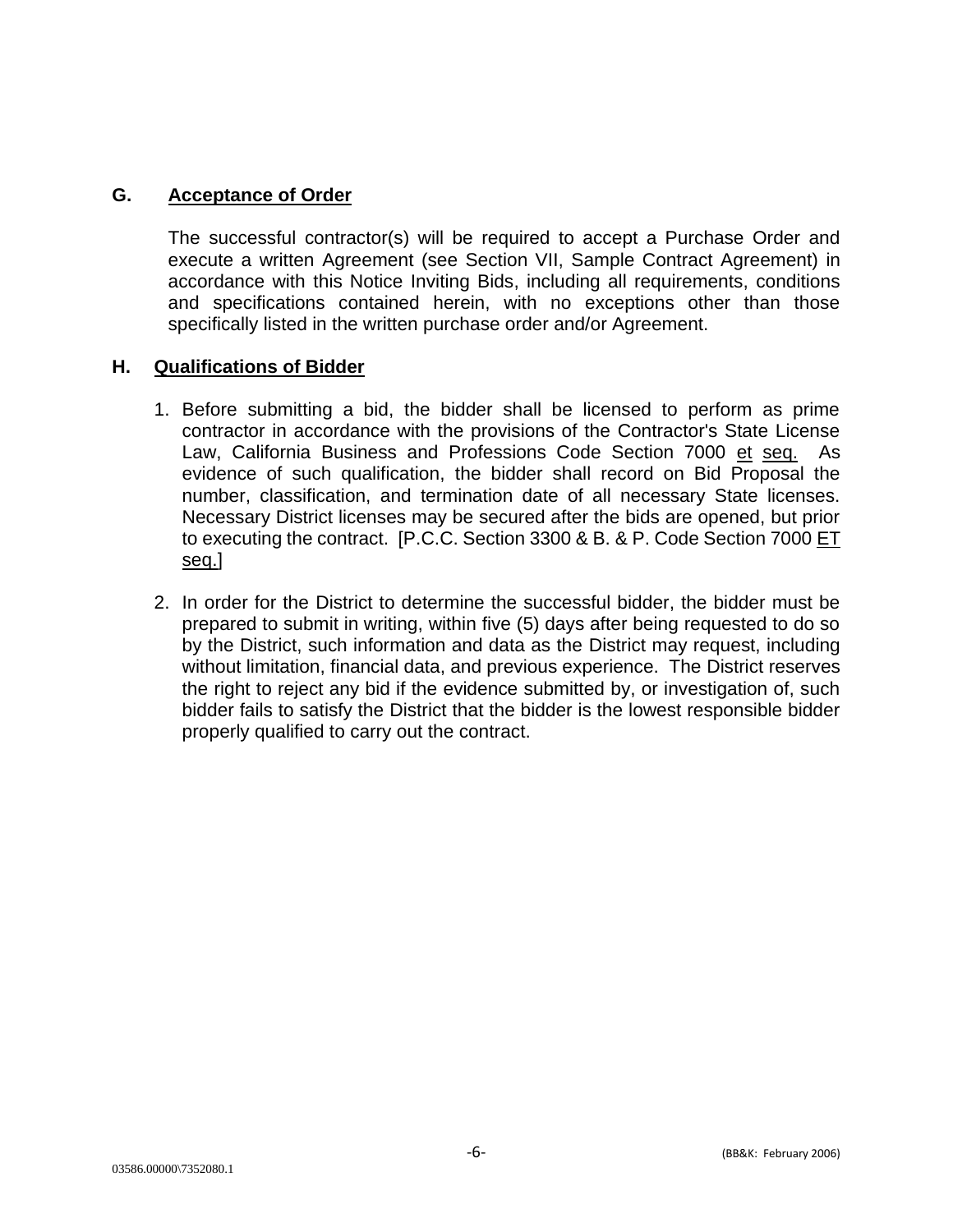#### **SECTION III**

#### **EVALUATION AND AWARD**

The District is soliciting contractors who expertise in all aspects of the services requested in this NIB. Minimum requirements are as follows:

- 1. The contractor will be a financially sound company primarily in fencing services in the State of California.
- 2. Contractor shall hold a Class B or C-27 (Landscape Contractor) California Contractor's License and meet all current licensing and registration requirements, as may be required by the State of California Contractor State License Board (CSLB), the California Department of Industrial Relations (DIR), and County of Riverside without any official unresolved record of complaints registered or filed with the California Department of Consumer Affairs.
- 3. Have successfully completed a minimum of five (5) projects within the last (2) years providing the same or similar services requested in this NIB.
- 4. The contractor shall be able to provide personnel who have been fully trained in all phases of landscape maintenance services and have applicable licenses per the Scope of Work.
- 5. The contractor's personnel shall include a manager/superintendent with experience in landscape services, who is able to receive and carry out instructions, either verbal or written in English, as given by the District.
- 6. Have sufficient staff and/or sub-contractors available with experience in the trades required for this service.
- 7. Provide reference(s) of agencies you have contracted with, providing the same or similar services.
- 8. Have no outstanding or pending complaints as determined through the Better Business Bureau, State of California Department of Consumer Affairs.
- 9. Able to provide proof of current insurance coverage in accordance with the District's insurance requirements as described in the Sample Contract Agreement (Section VII).
- 10. Able to sign the Sample Contract Agreement as shown in Section VII. District will not accept any requests for revisions to the Agreement terms.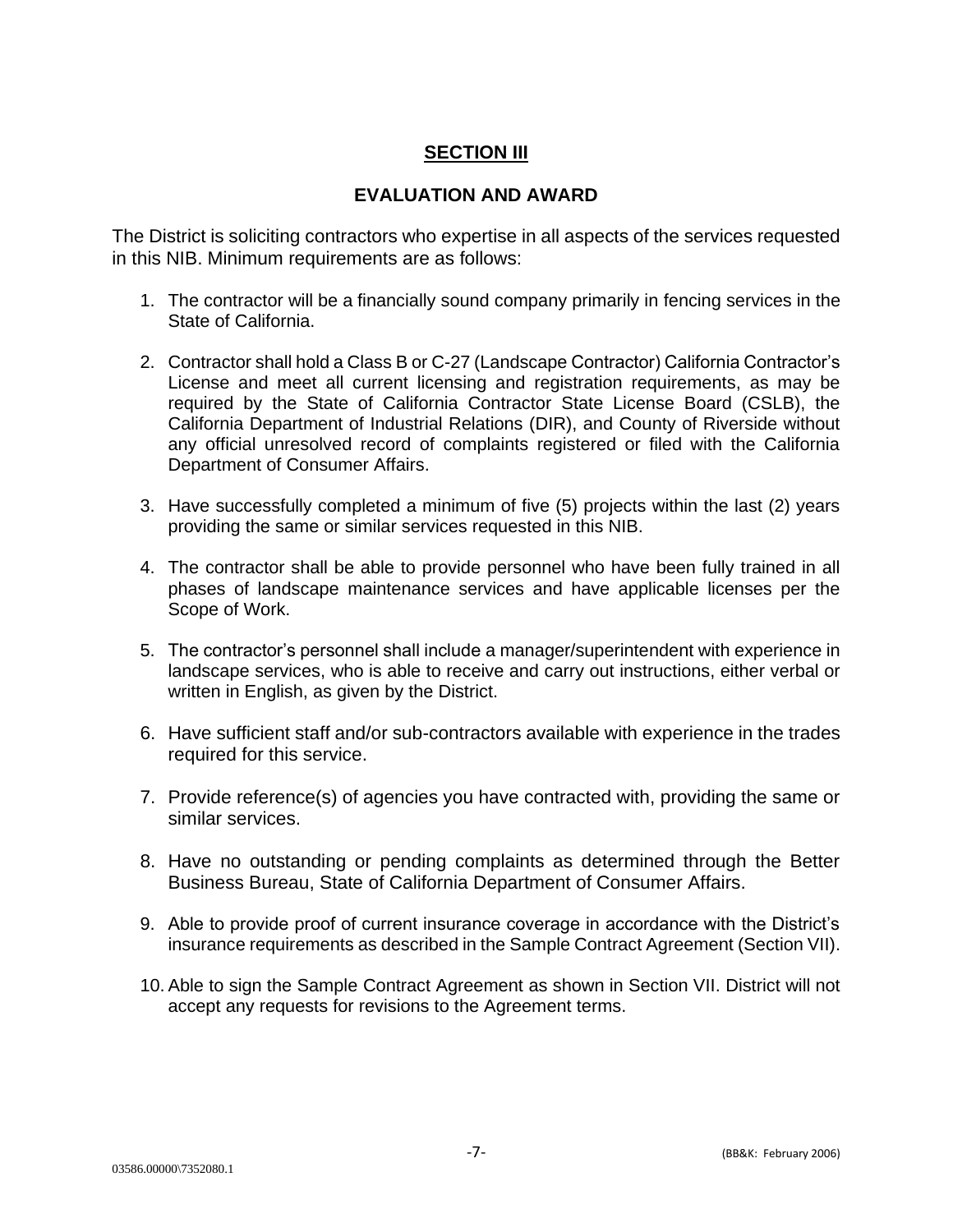#### **SECTION IV**

#### **GENERAL**

The District is not committed to any course of action as a result of its issuance of this NIB and/or its receipt of a proposal from any contractor in response to it. In particular, contractors shall note that District may:

- Reject any bid that does not conform to instructions and specifications, which are issued herein.
- Not accept bid after the stated submission deadline.
- Waive any informality, irregularity, immaterial defects or technicalities in any bids or other responses received.
- Reject all bids.
- Cancel the NIB at any time.
- Make no award of contract.
- District reserves the right to request additional information from prospective contractors prior to final selection and to consider information about a firm other than that submitted in the proposal.

#### **A. DELIVERABLES REQUIRED OF SUCCESSFUL CONTRACTOR**

The successful Contractor shall enter into a Contract Agreement (sample copy in Section VII) with the District and submit the following item within fifteen (15) days of notice of award:

> • Copy of Insurance documents which shows compliance with the attached requirements and naming the District as an additional ensured.

#### **B. COMPLIANCE WITH APPLICABLE LAWS**

All services rendered shall be provided in accordance with all ordinances, resolutions, statutes, rules, and regulations of the District, and any Federal, State, or local governmental agency having jurisdiction in effect at the time service is provided.

#### **C. PERMITS AND CODES**

The selected proposer will comply with all laws, codes, rules and regulations of the State, County, and District applicable to the work to be performed at the District's location(s).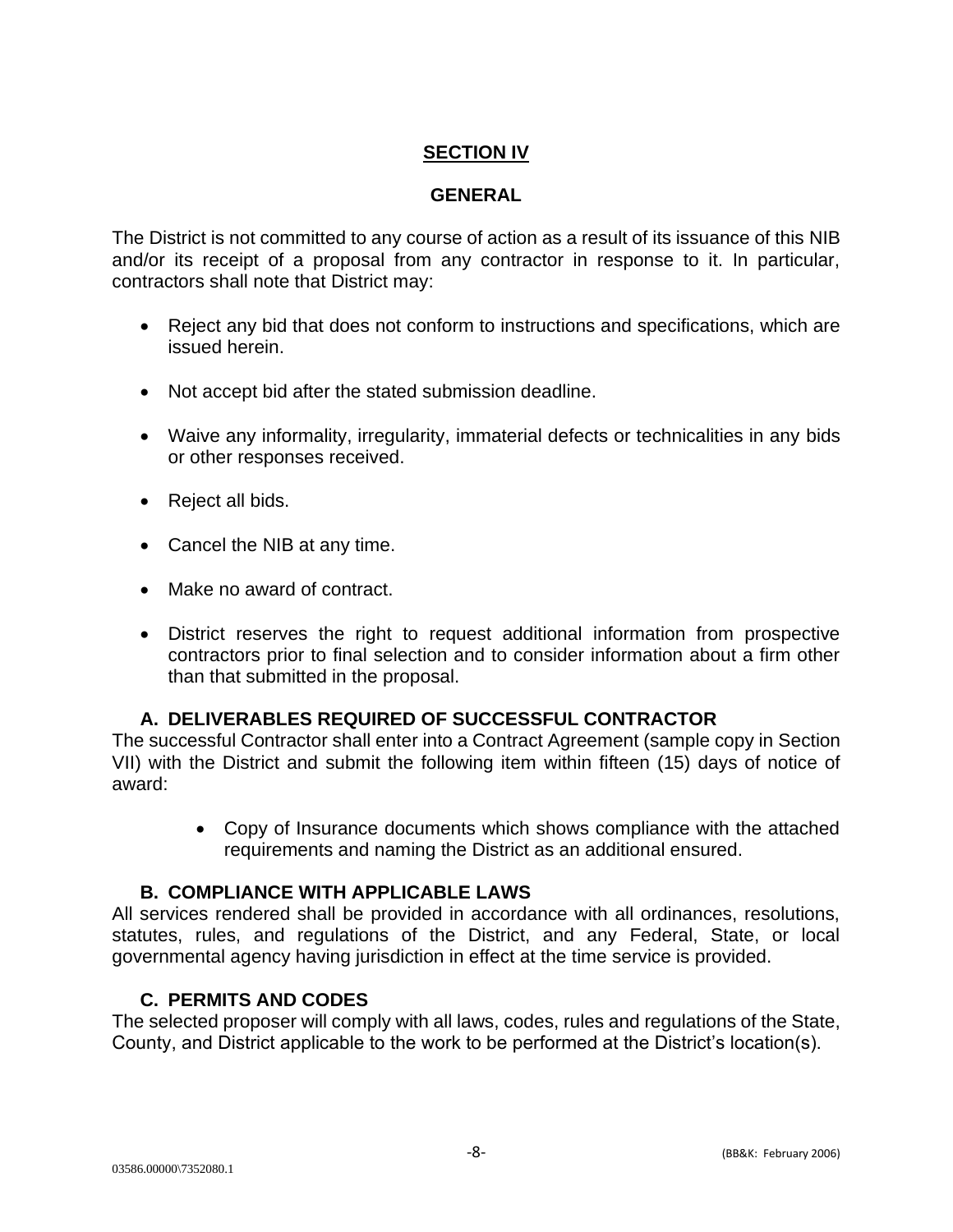#### **D. DISQUALIFICATION OF CONTRACTOR**

If there is a reason to believe that collusion exists among any of the Contractors, none of the Proposals of the participants in such collusion will be considered, and District may likewise elect to reject all Proposals received.

#### **E. PRE-CONTRACTUAL EXPENSE**

The District is not responsible for any pre-contractual expense generated due to the submission of the bid.

#### **F. LIABILITY AND INSURANCE**

Prior to commencement of work, the Contractor shall obtain, provide and maintain at its own expense during the term of this Agreement, policies of insurance of the type and amounts indicated within the Contract Agreement (Section VII).

#### **G. INDEMNIFICATION**

Contractor shall indemnify, protect, defend and hold harmless District, and any and all of its employees, officials and agents from and against any liability (including liability for claims, suits, actions, arbitration proceedings, administrative proceedings, regulatory proceedings, losses, expenses or costs of any kind, whether actual, alleged or threatened, including attorney's fees and costs, court costs, interest, defense costs, and expert witness fees), where the same arise out of, are a consequence of, or are in any way attributable to, in whole or in part, the performance of this Agreement by Consultant or by any individual or entity for which Consultant is legally liable, including but not limited to officers, agents, employees or sub-contractors of Consultant.

The Contractor shall, at his own expense and risk, defend any legal proceedings that may be brought against the District, its Board, officers, agents or employees therein, within the provision of the above stated insurance.

#### **H. INDEPENDENT CONTRACTOR**

While engaged in carrying out and complying with the terms and conditions of the duties outlined in this Request for Bids, the Contractor is an Independent Contractor not an Officer, Agent, or Employee of the District. The personnel performing services shall at all times be under the Contractor's exclusive direction and control and shall be employees of Contractor and not employees of the District. The Contractor shall pay all wages, salaries, and other amounts due its employees in connection with this contract and shall be responsible for all reports and obligations respecting them, including, but not limited to Social Security, income tax withholding, unemployment compensation, worker's compensation insurance, state disability insurance and similar matters.

All services to be rendered by the Contractor shall be subject to the control of the District. Contractor shall advise District of matters of importance and make recommendations when appropriate, however final authority shall rest with the District.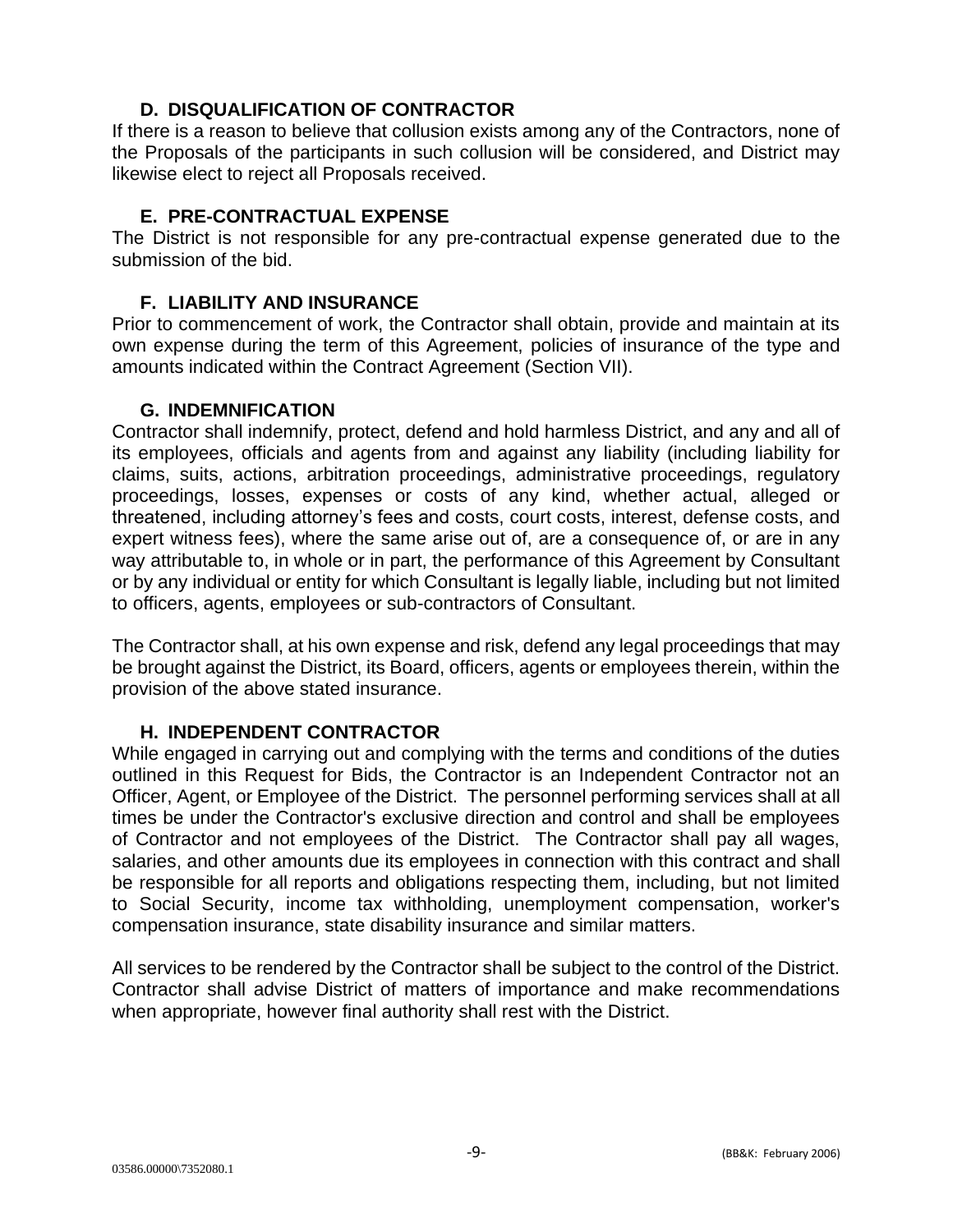#### **I. COMPLETING AND SIGNING FORMS**

The Contractor's attention is directed to the forms included in the Contract Documents, which must be completed and signed. FAILURE TO PROPERLY COMPLETE AND SIGN ANY FORMS MAY BE CAUSE FOR REJECTION BID.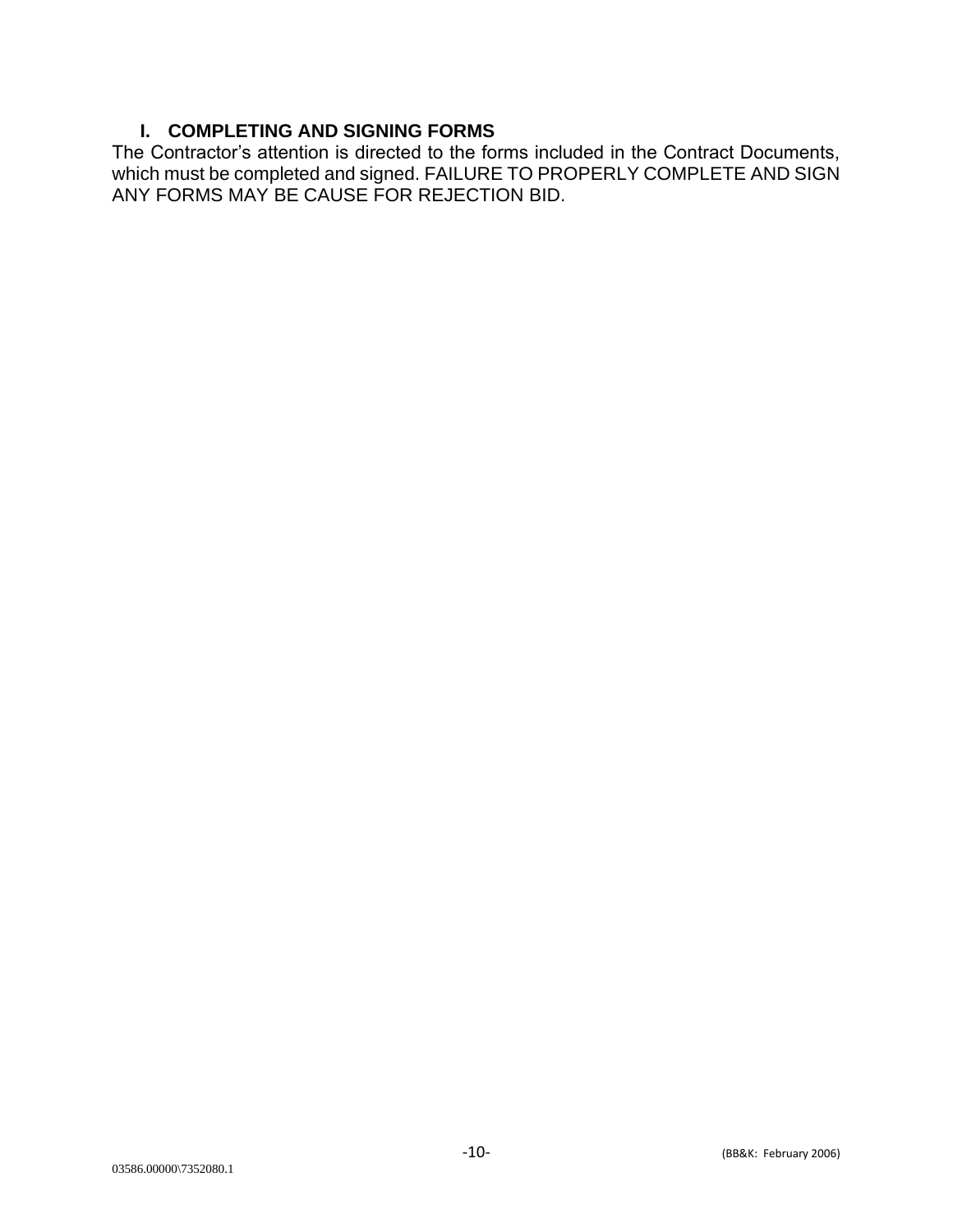#### **SECTION V**

#### **SCOPE OF WORK**

#### **A. Background**

The JCSD Parks & Recreation Department is currently responsible for providing recreation programs, services, and events; managing over 250 acres of parkland, including 15 parks, a 30,000 square foot Community Center, and a 5,000 square foot Activity Center; graffiti abatement for the cities of Eastvale and Jurupa Valley; and maintaining over 4 million square feet of frontage and median landscaping, as contracted by the City of Eastvale.

#### **B. Project Overview**

The District is seeking bids from qualified landscape contractors to install sod infields and irrigation to two existing ball fields at Harada Heritage Park (13099 65<sup>th</sup> Street, Eastvale CA 92880). (Exhibit A)

#### **C. Scope of Work**

Contractor shall provide all the necessary personnel, materials, equipment, transportation, safety apparatus, etc. required to install sod/grass infields to both Field 1 and Field 4 along with the installation of a four-station irrigation controller, irrigation for both infield turf watering and dust control for base paths and infield skin areas.

#### *Field 1 Details:*

- Survey field prior initiation of site work.
- Excavate and dispose of clay and soil within the designated remediation area at a depth of 4". Pitching mound is to remain in place in its current condition.
- Replace designated remediation area with a loamy soil and composted organic topsoil blend.
- Excavating and trenching for the installation of (4) valve boxes, (4) irrigation valves, lateral lines, and irrigation heads needed for proper irrigation coverage.
- Backfill all trenches and grade and roll infield area for proper drainage.
- Fertilize prior to sod installation.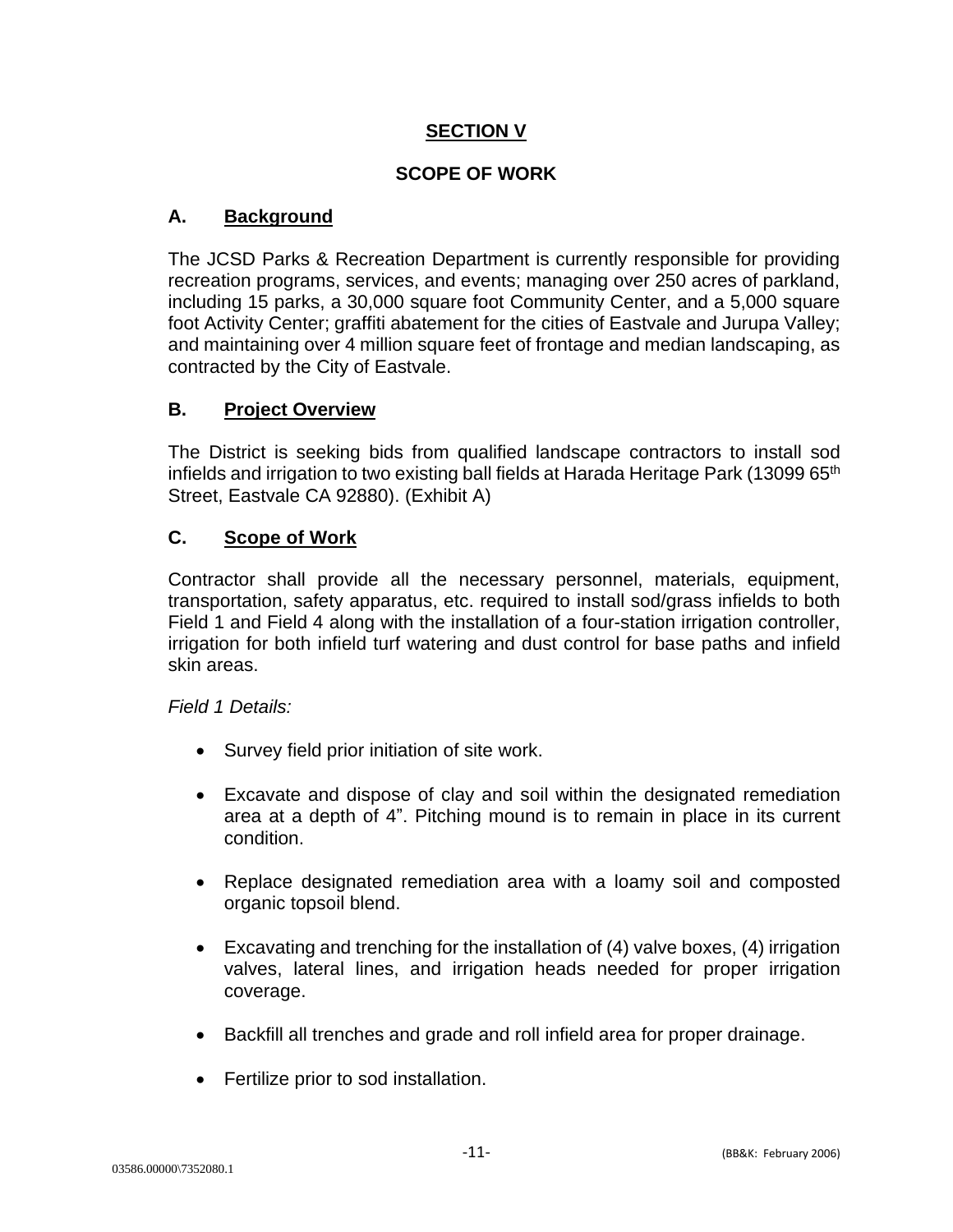- Install 3,600 square feet of sod. Soil of sod must blend flush with infield skin, therefor creating no lip between the two surfaces.
- Assure that all irrigation heads are installed at proper locations and elevations.

#### *Field 4 Details:*

- Survey field prior initiation of site work.
- Excavate and dispose of clay and soil within the designated remediation area at a depth of 4". Pitching mound is to remain in its current condition.
- Replace designated remediation area with a loamy soil and composted organic topsoil blend.
- Excavating and trenching for the installation of (4) valve boxes, (4) irrigation valves, lateral lines, and irrigation heads needed for proper coverage.
- Backfill all trenches and grade and roll infield area for proper drainage.
- Fertilize prior to sod installation.
- Install 3,600 square feet of sod. Soil of sod must blend flush with infield skin, therefor creating no lip between the two surfaces.
- Assure that all irrigation heads are installed at proper locations and elevations.

#### Material Specifications

- Irrigation controller shall be Rain Bird ESP-ME3 Series 4 station.
- Valve boxes shall be Rain Bird PVBSTDP professional series standard valve box with purple body and purple lid.
- Valves shall be Rain Bird 1 1/2" brass valves.
- Irrigation heads shall be Hunter I-40, 6" stainless steel heads.
- All irrigation pipes shall be schedule 40.
- All irrigation fittings shall be schedule 80.
- Sod shall be Ballpark Blend.

#### Installation Specifications

Both the turf and infield skin irrigation heads shall be set within the exterior edge of newly installed turf.

#### Warranty

Material and installation will be warranted for a period of one (1) year from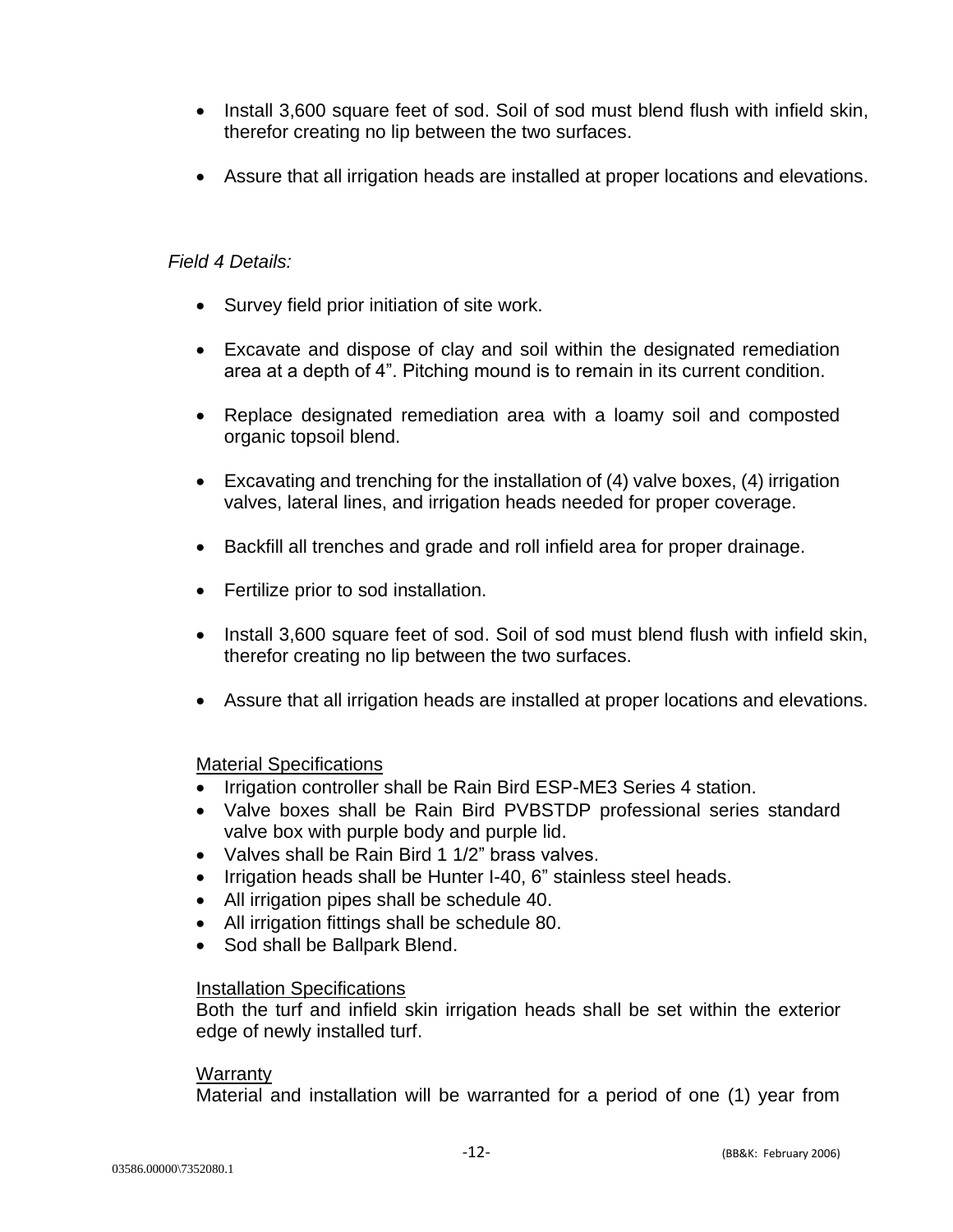completed installation.

Time for Completion

Unless otherwise specified in the Special Conditions, the contractor shall diligently prosecute the work to completion within **fourteen (14)** calendar days after the Notice to Proceed. Upon written request of the contractor, and if approved in writing by the Project Manager, the time for commencement, completion, or both may be extended.

*End Scope of Work*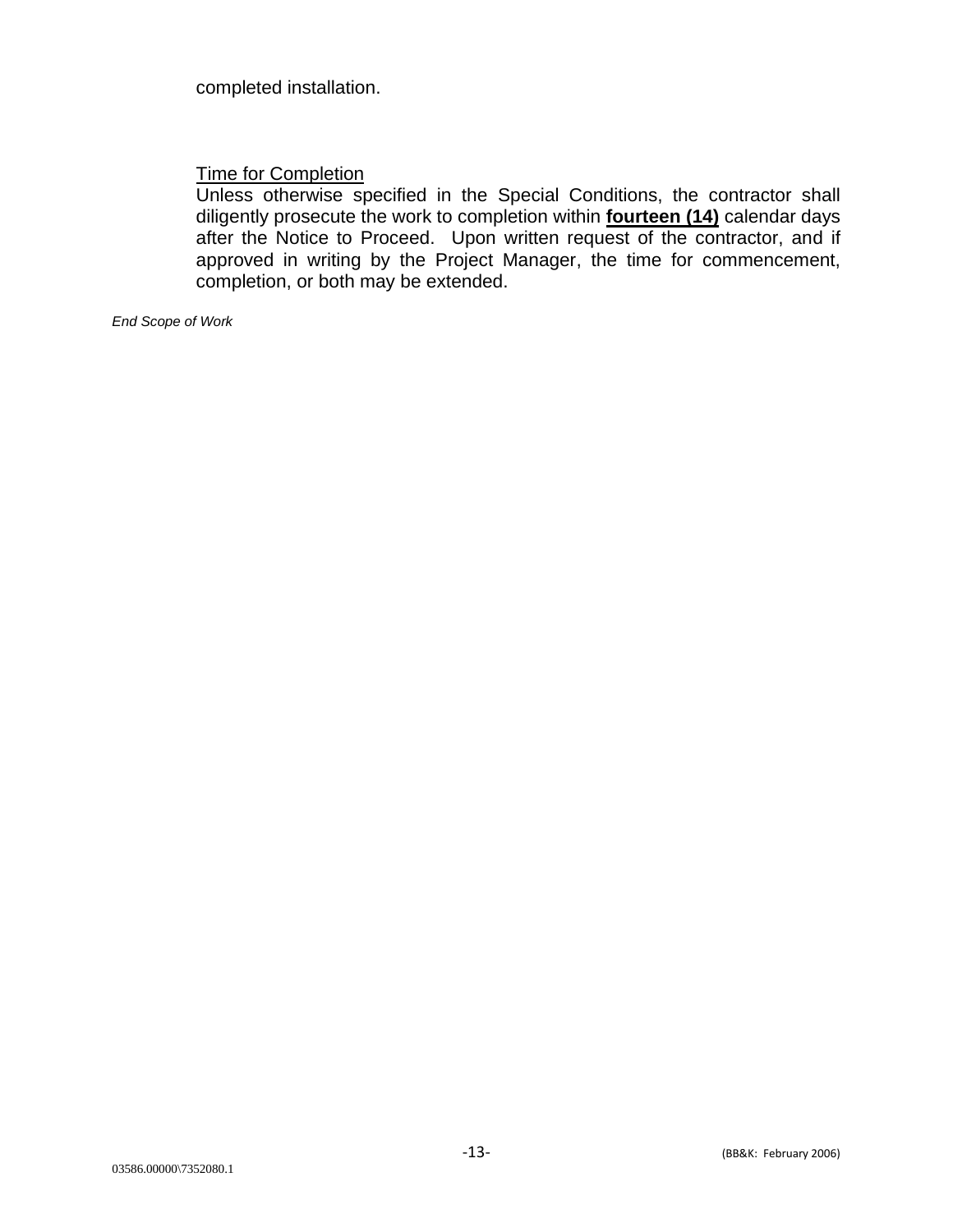#### **SECTION VI**

#### **PRICE FORM**

#### **I. Bid Proposal**

#### PROJECT NAME: *Harada Heritage Park Ballfield Irrigation and Sod Installation Project*

| COMPANY NAME / CONTRACTOR'S LICENSE # / Class / Termination Date |             |              |  |                  |            |
|------------------------------------------------------------------|-------------|--------------|--|------------------|------------|
| <b>COMPANY ADDRESS</b>                                           |             | <b>CITY</b>  |  | <b>STATE</b>     | <b>ZIP</b> |
| NAME OF AUTHORIZED REPRESENTATIVE                                |             | <b>TITLE</b> |  |                  |            |
| REP. E-MAIL                                                      | TELEPHONE # |              |  | FAX <sup>#</sup> |            |

#### **1. Proposal**

**(a)** Bidder has examined copies of all the Contract Documents, including without limitation the Agreement wherein each of the other Contract Documents is identified, and accepts all the terms and conditions thereof.

**(b)** Bidder proposes and agrees, if this bid is accepted, to enter into an agreement with District in the form included in the Contract Documents to complete all work as specified in the Agreement for the contract price and within the contract time indicated in this bid and in accordance with the Contract Documents.

**(c)** This bid will remain open and not be withdrawn for the period specified in the Instructions to Bidders. If awarded the bid, bidder will sign the Agreement and submit the documents required by the Contract Documents within fifteen (15) days after the date of the award of the contract.

**(d)** Bidder has examined the site and locality where the work is to be performed and the legal requirements and conditions affecting the cost, progress and performance of the work in strict accordance with the Contract Documents.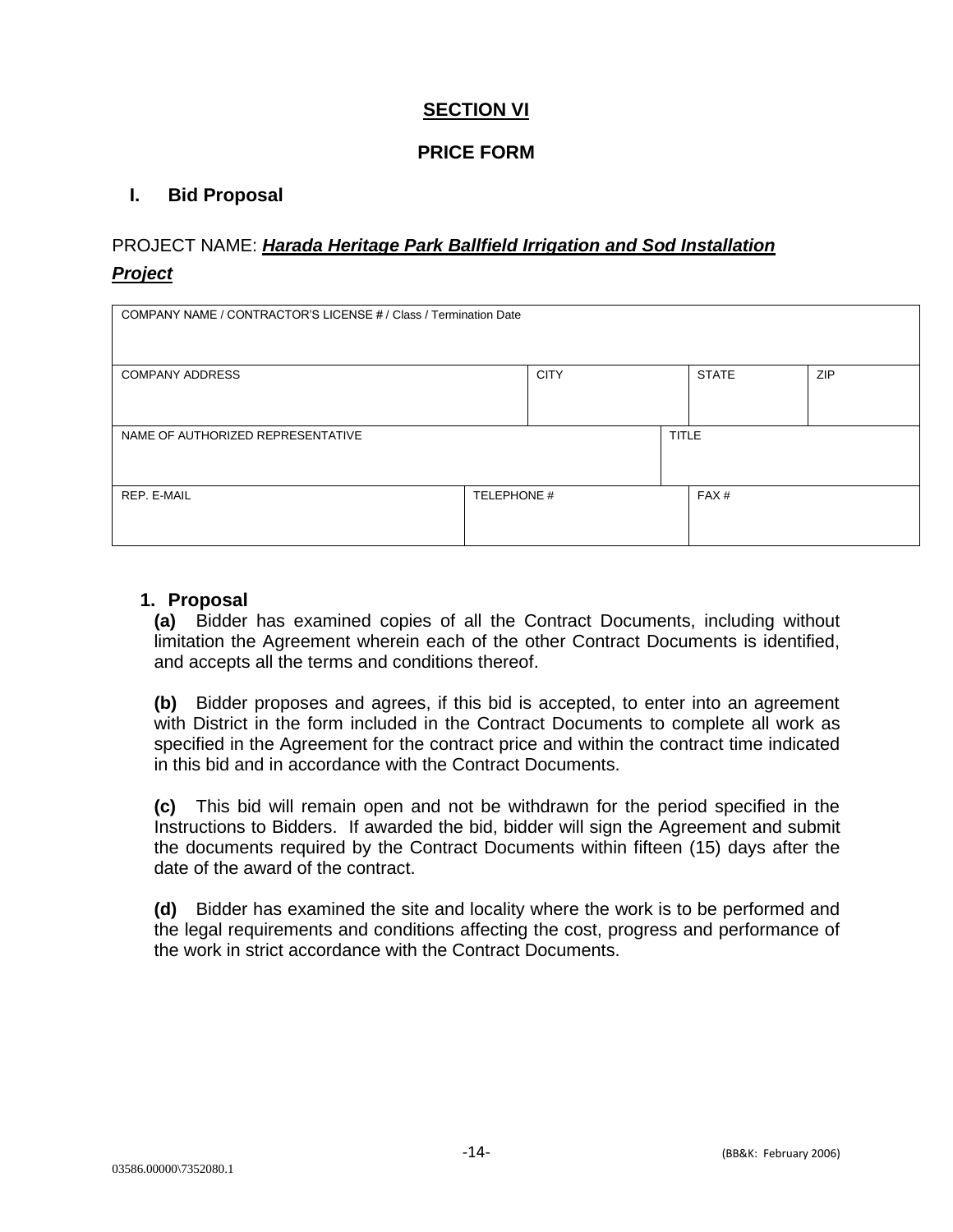#### **2. Bid**

Please provide detailed Firm Fixed Lump Sum Price and any other incidental or additional costs required in the spaces provided below to complete the Scope of Work requirements. Firm Fixed Prices to complete each task shall include the costs of all administration and overhead, project site visits, pre-production costs, telephone usage, mailings, mileage and other administrative costs. This project is subject to State of California general prevailing wage rates. NOTE: Bids submitted on forms other than those provided herein may cause rejection of the proposal as non-responsive.

Total Price, written in numbers: \$

Total Price, written in words:

Are there any other additional or incidental costs, which will be required by your firm in order to meet the requirements of this NIB?  $\_\text{Yes}$  / No (circle one). If you answered "Yes", please provide detail of said additional costs:

Please indicate any elements of this NIB which *cannot* be met by your company.

Have you included in your bid submittal all requested informational items and forms? Yes / No (circle one). If you answered "No", please explain:

This offer shall remain firm for 90 days from NIB bid opening date.

Terms and conditions as set forth in this NIB apply to this submittal.

In signing this proposal, Contractor warrants that all certifications and documents requested herein are attached and properly completed and signed.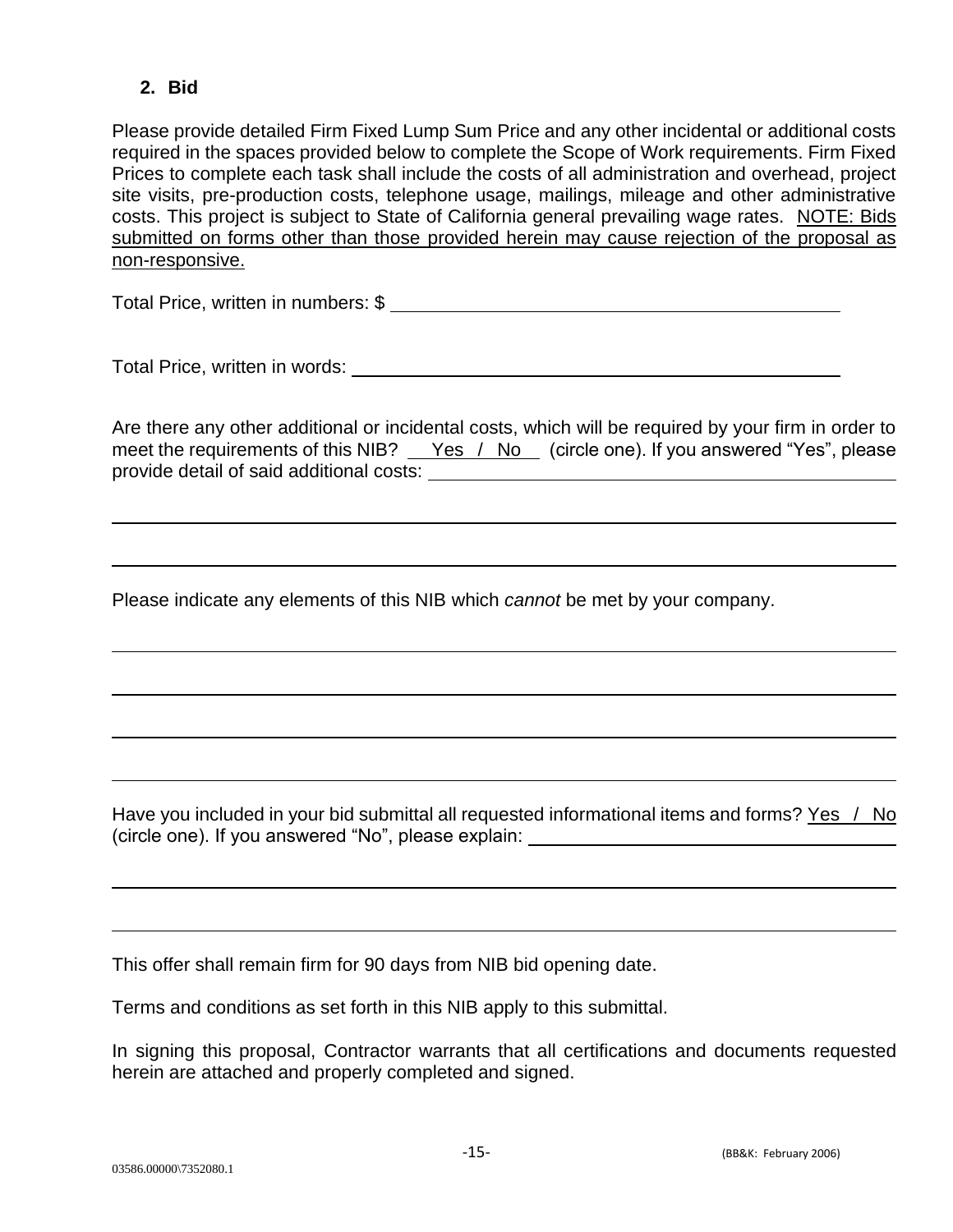From time to time, the District may issue one or more addenda to this NIB. Below, please indicate all Addenda to this NIB received by your company, and the date said Addenda was/were received. Verification of Addenda Received:

| <b>AUTHORIZED SIGNATURE:</b>          |                                                                                                                       |
|---------------------------------------|-----------------------------------------------------------------------------------------------------------------------|
| <b>PRINT SIGNER'S NAME AND TITLE:</b> | <u> 1989 - Jan Samuel Barbara, martin de la propincia de la propincia de la propincia de la propincia de la propi</u> |
| <b>DATE SIGNED:</b>                   |                                                                                                                       |
| <b>COMPANY NAME &amp; ADDRESS:</b>    |                                                                                                                       |
|                                       |                                                                                                                       |
|                                       |                                                                                                                       |
| PHONE: PHONE                          |                                                                                                                       |
| <b>End of Price Form</b>              |                                                                                                                       |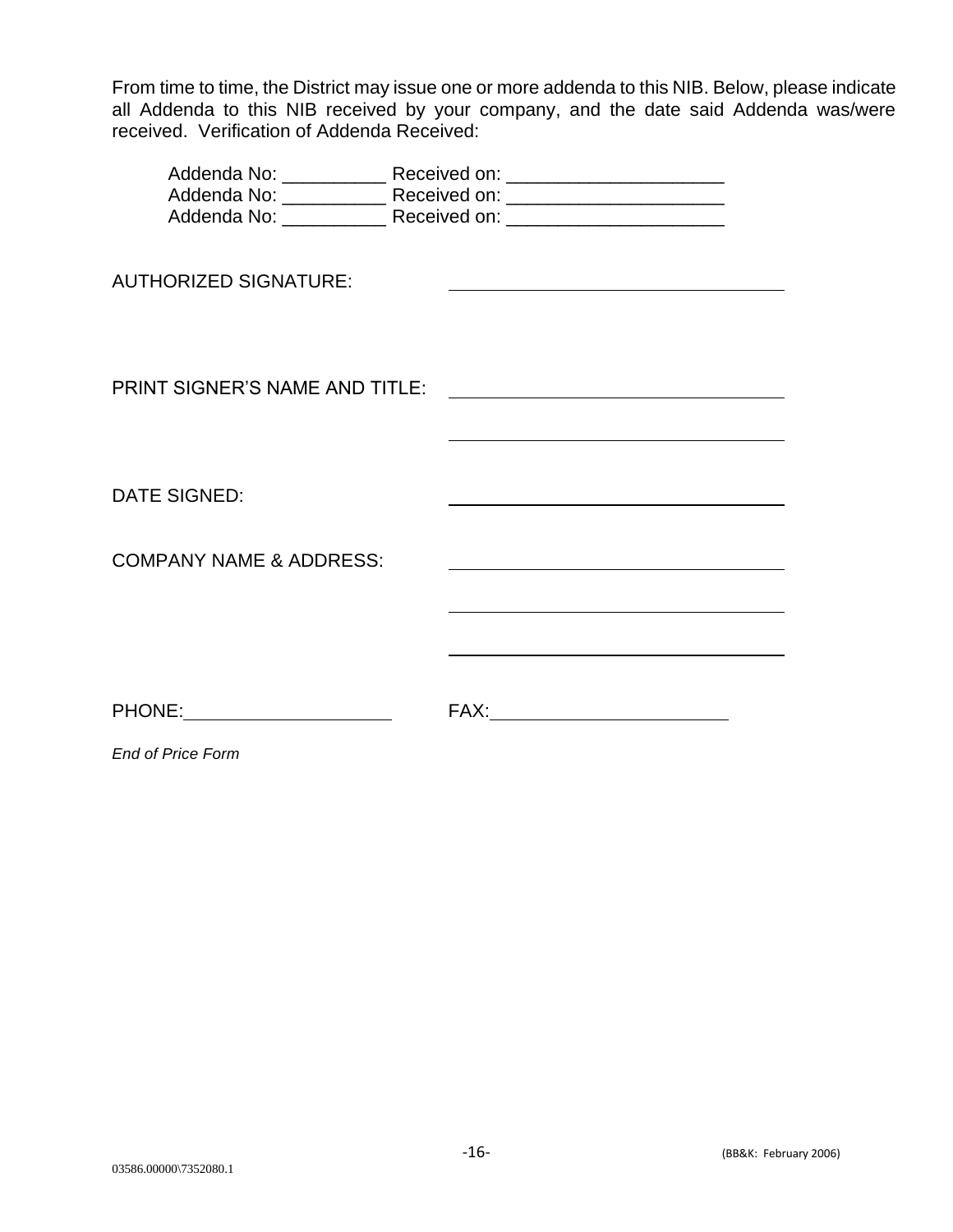#### **SECTION VII**

#### **SAMPLE CONTRACT AGREEMENT**  *(Sample on following pages)*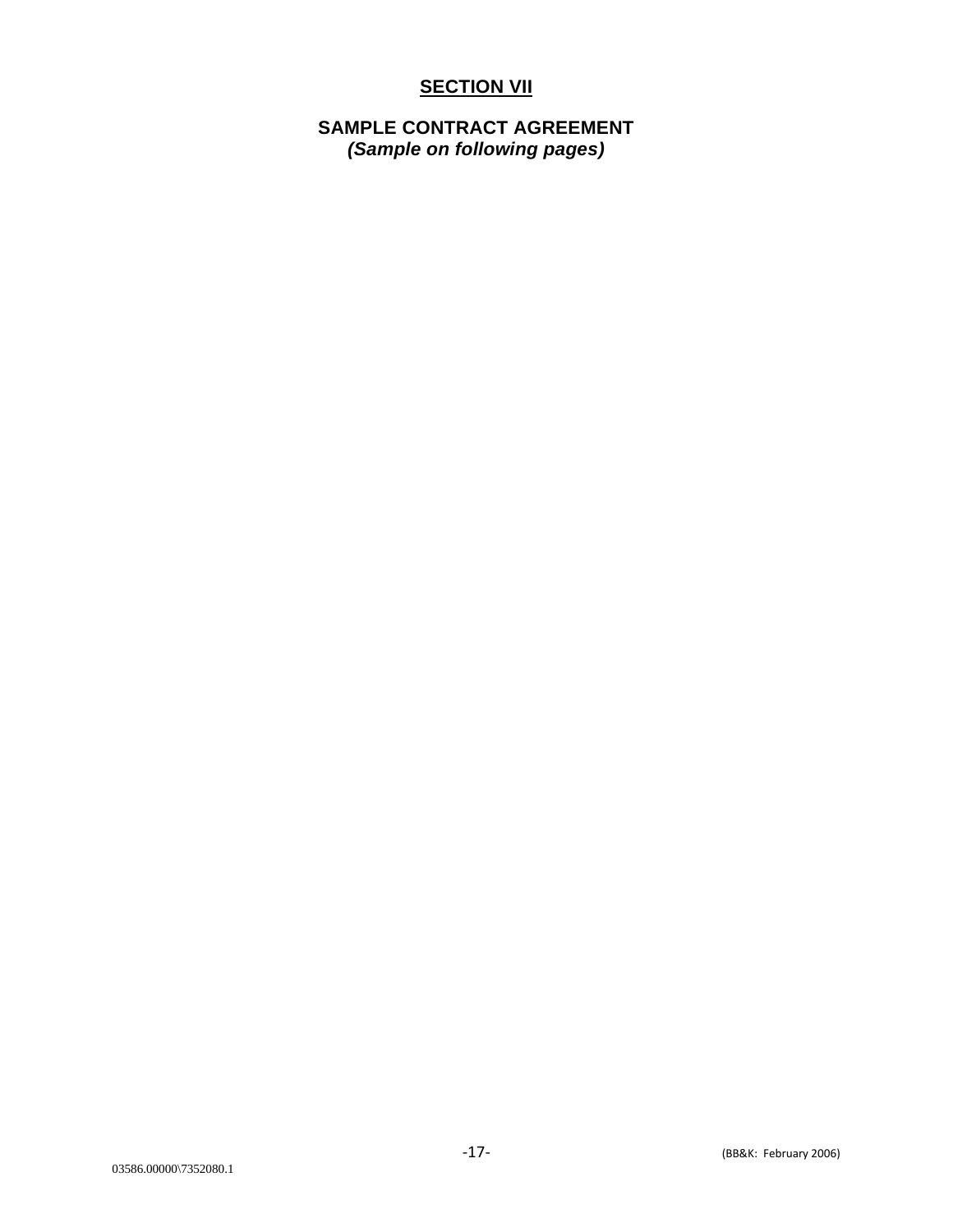### **[[[MODEL AGREEMENT– REMOVE THIS TITLE WHEN USED]]]**

## **JURUPA COMMUNITY SERVICES DISTRICT SHORT-FORM CONSTRUCTION CONTRACT**

## [INSERT PROJECT NAME]

#### **1. PARTIES AND DATE.**

This Contract is made and entered into this \_\_\_\_ day of \_\_\_\_\_\_\_\_\_\_\_\_\_\_\_, 20 by and between **Jurupa Community Services District**, a public agency organized under the laws of the State of California with its principal place of business at 11201 Harrel Street, Jurupa Valley, California 91752 ("District") and **[\_\_\_INSERT NAME\_\_\_]**, a **[\_\_\_[INSERT TYPE OF ENTITY - CORPORATION, PARTNERSHIP, SOLE PROPRIETORSHIP OR OTHER LEGAL ENTITY]** I with its principal place of business at **[\_\_\_INSERT ADDRESS** I ("Contractor"). District and Contractor are sometimes individually referred to as "Party" and collectively as "Parties" in this Contract.

#### **2. RECITALS.**

2.1 District. District is a public agency organized under the laws of the State of California, with power to contract for services necessary to achieve its purpose.

2.2 Contractor. Contractor desires to perform and assume responsibility for the provision of certain construction services required by the District on the terms and conditions set forth in this Contract. Contractor represents that it is experienced in providing **[\_\_\_INSERT TYPE OF SERVICES\_\_\_]** services to public clients, that it and its employees or subcontractors have all necessary licenses and permits to perform the Services in the State of California, and that it is familiar with the plans of District.

2.3 Project. District desires to engage Contractor to render such services for the **[\_\_\_INSERT NAME OF PROJECT\_\_\_]** ("Project") as set forth in this Contract.

2.4 Project Documents & Certifications. Contractor has obtained, and delivers concurrently herewith, **[INSERT APPLICABLE PERFORMANCE BOND, PAYMENT BOND, INSURANCE DOCUMENTS AND OTHER CERTIFICATIONS]** as required by the Contract.

**3. TERMS**

3.1 Incorporation of Documents. This Contract includes and hereby incorporates in full by reference the following documents, including all exhibits, drawings, specifications and documents therein, and attachments and addenda thereto: **[\_\_\_INSERT APPLICABLE DOCUMENTS\_\_\_]**.

3.2 Contractor's Basic Obligation; Scope of Work. Contractor promises and agrees, at its own cost and expense, to furnish to the Owner all labor, materials, tools,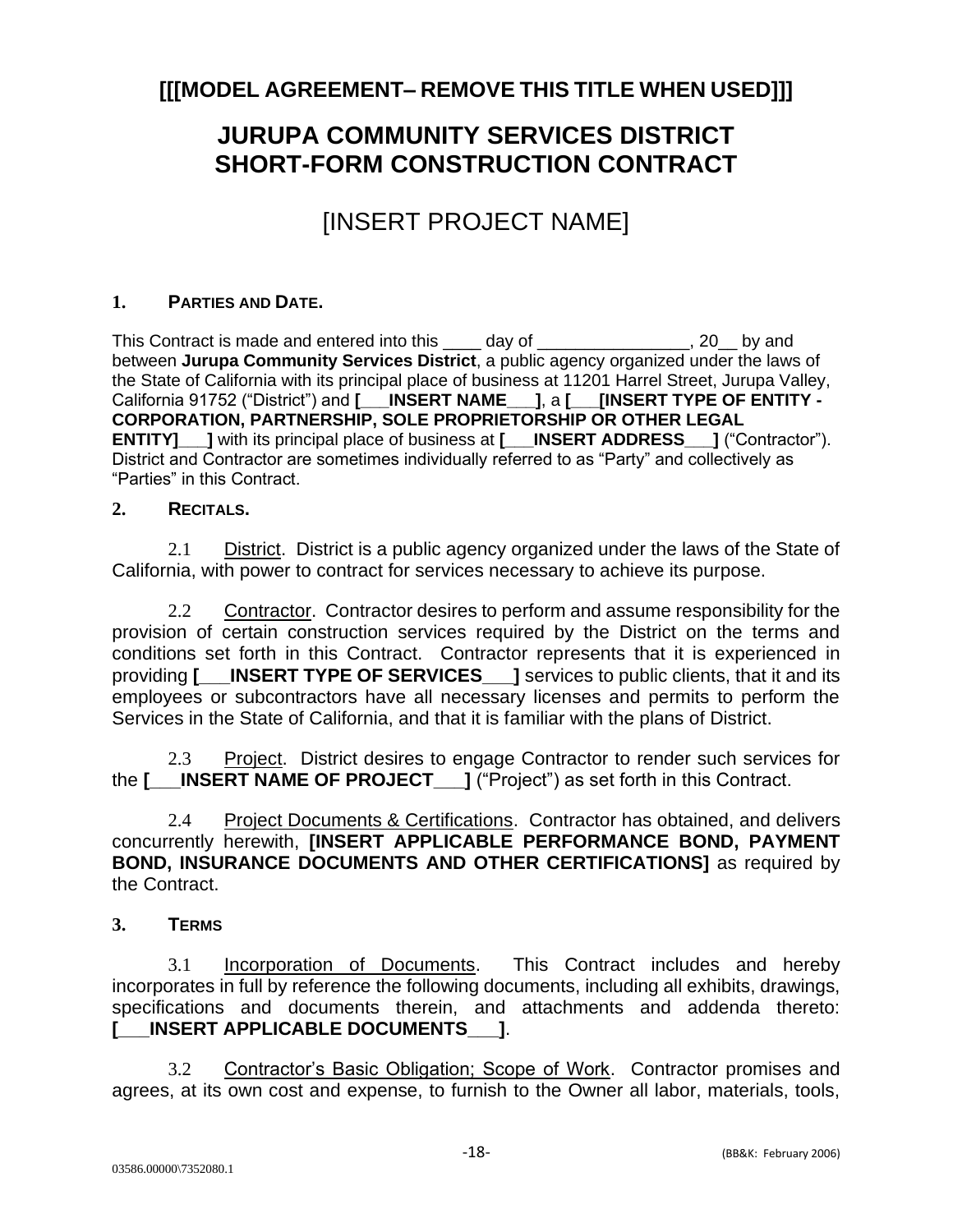equipment, services, and incidental and customary work necessary to fully and adequately complete the Project, including all structures and facilities necessary for the Project or described in the Contract (hereinafter sometimes referred to as the "Work"), for a Total Contract Price as specified pursuant to this Contract. All Work shall be subject to, and performed in accordance with the above referenced documents, as well as the exhibits attached hereto and incorporated herein by reference. The plans and specifications for the Work are further described in Exhibit "A" attached hereto and incorporated herein by this reference. Special conditions, if any, relating to the Work are described in Exhibit "B" attached hereto and incorporated herein by this reference.

3.3 Change in Scope of Work. Any change in the scope of the Work, method of performance, nature of materials or price thereof, or any other matter materially affecting the performance or nature of the Work shall not be paid for or accepted unless such change, addition or deletion is approved in advance and in writing by a valid change order executed by the District.

3.4 Period of Performance and Liquidated Damages. Contractor shall perform and complete all Work under this Contract within **[\_\_\_INSERT NUMBER OF CALENDAR OR WORKING DAYS\_\_\_] days**, beginning the effective date of the Notice to Proceed ("Contract Time"). Contractor shall perform its Work in strict accordance with any completion schedule, construction schedule or project milestones developed by the District. Such schedules or milestones may be included as part of Exhibits "A" or "B" attached hereto, or may be provided separately in writing to the Contractor. Contractor agrees that if such Work is not completed within the aforementioned Contract Time and/or pursuant to any such completion schedule, construction schedule or project milestones developed pursuant to provisions of the Contract, it is understood, acknowledged and agreed that the District will suffer damage. Since it is impractical and infeasible to determine the amount of actual damage, it is agreed that the Contractor shall pay to the District as fixed and liquidated damages, and not as a penalty, the sum of **[\_\_\_INSERT**  WRITTEN DOLLAR AMOUNT | Dollars (\$[ INSERT NUMERICAL DOLLAR **AMOUNT\_\_\_]) per day** for each and every calendar day of delay beyond the Contract Time or beyond any completion schedule, construction schedule or Project milestones established pursuant to the Contract.

3.5 Standard of Performance; Performance of Employees. Contractor shall perform all Work under this Contract in a skillful and workmanlike manner, and consistent with the standards generally recognized as being employed by professionals in the same discipline in the State of California. Contractor represents and maintains that it is skilled in the professional calling necessary to perform the Work. Contractor warrants that all employees and subcontractors shall have sufficient skill and experience to perform the Work assigned to them. Finally, Contractor represents that it, its employees and subcontractors have all licenses, permits, qualifications and approvals of whatever nature that are legally required to perform the Work and that such licenses and approvals shall be maintained throughout the term of this Contract. As provided for in the indemnification provisions of this Contract, Contractor shall perform, at its own cost and expense and without reimbursement from the District, any work necessary to correct errors or omissions which are caused by the Contractor's failure to comply with the standard of care provided for herein. Any employee who is determined by the District to be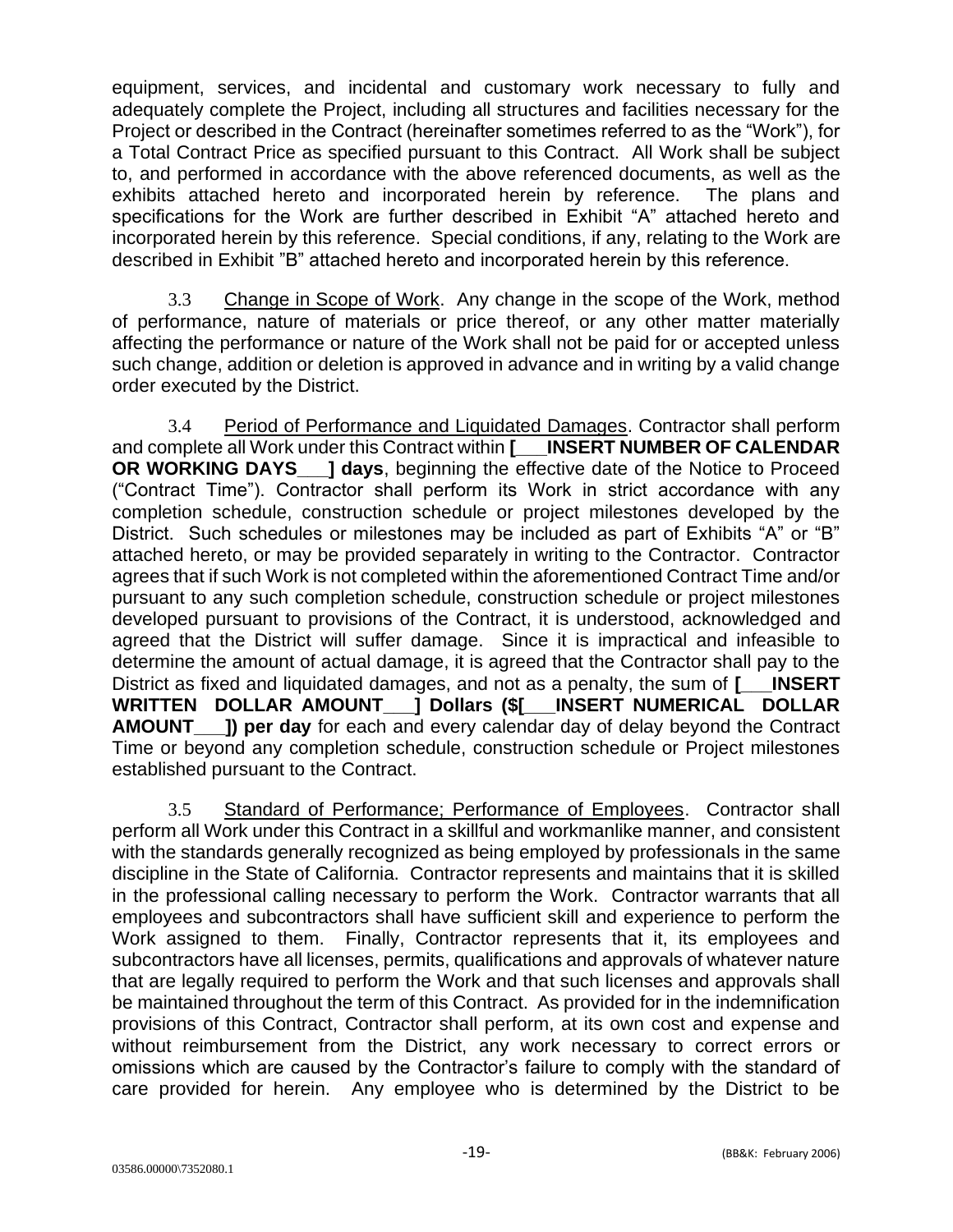uncooperative, incompetent, a threat to the safety of persons or the Work, or any employee who fails or refuses to perform the Work in a manner acceptable to the District, shall be promptly removed from the Project by the Contractor and shall not be re-employed on the Work.

3.6 Control and Payment of Subordinates; Contractual Relationship. District retains Contractor on an independent contractor basis and Contractor is not an employee of District. Any additional personnel performing the work governed by this Contract on behalf of Contractor shall at all times be under Contractor's exclusive direction and control. Contractor shall pay all wages, salaries, and other amounts due such personnel in connection with their performance under this Contract and as required by law. Contractor shall be responsible for all reports and obligations respecting such additional personnel, including, but not limited to: social security taxes, income tax withholding, unemployment insurance, and workers' compensation insurance.

3.7 District's Basic Obligation. District agrees to engage and does hereby engage Contractor as an independent contractor to furnish all materials and to perform all Work according to the terms and conditions herein contained for the sum set forth below. Except as otherwise provided in the Contract, the District shall pay to Contractor, as full consideration for the satisfactory performance by the Contractor of the services and obligations required by this Contract, the below-referenced compensation in accordance with compensation provisions set forth in the Contract.

3.8 Compensation and Payment.

3.8.1 Amount of Compensation. As consideration for performance of the Work required herein, District agrees to pay Contractor the Total Contract Price of INSERT WRITTEN DOLLAR AMOUNT | Dollars (\$[ \_\_ INSERT NUMERICAL **DOLLAR AMOUNT\_\_\_])** ("Total Contract Price") provided that such amount shall be subject to adjustment pursuant to the applicable terms of this Contract or written change orders approved and signed in advance by the District.

3.8.2 Payment of Compensation. If the Work is scheduled for completion in thirty (30) or less calendar days, District will arrange for payment of the Total Contract Price upon completion and approval by District of the Work. If the Work is scheduled for completion in more than thirty (30) calendar days, District will pay Contractor on a monthly basis as provided for herein. On or before the fifth (5th) day of each month, Contractor shall submit to the District an itemized application for payment in the format supplied by the District indicating the amount of Work completed since commencement of the Work or since the last progress payment. These applications shall be supported by evidence which is required by this Contract and such other documentation as the District may require. The Contractor shall certify that the Work for which payment is requested has been done and that the materials listed are stored where indicated. Contractor may be required to furnish a detailed schedule of values upon request of the District and in such detail and form as the District shall request, showing the quantities, unit prices, overhead, profit, and all other expenses involved in order to provide a basis for determining the amount of progress payments.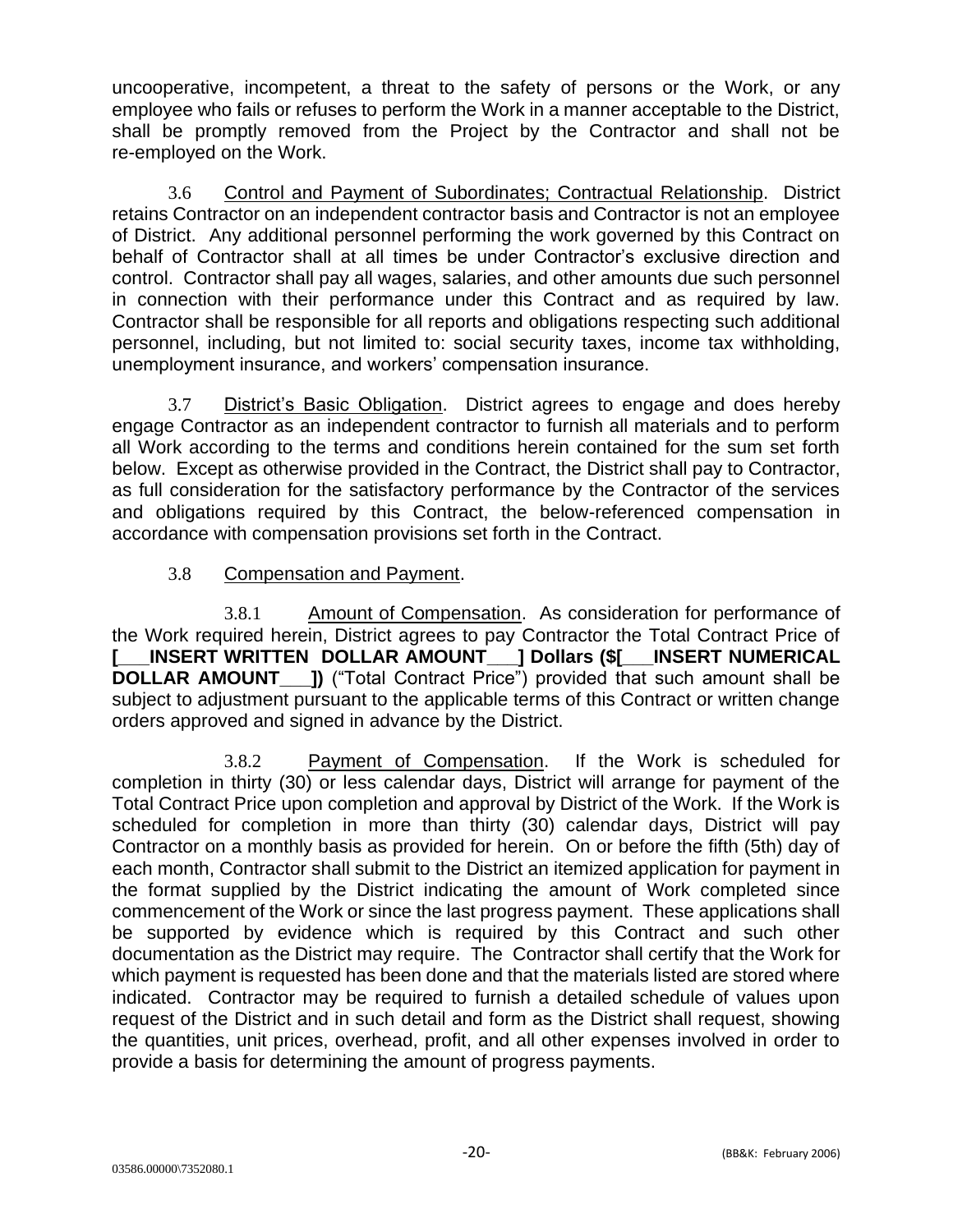District shall review and pay all progress payment requests in accordance with the provisions set forth in Section 20104.50 of the California Public Contract Code. No progress payments will be made for Work not completed in accordance with this Contract.

3.8.3 Contract Retentions. From each approved progress estimate, five percent (5%) will be deducted and retained by the District, and the remainder will be paid to Contractor. All Contract retainage shall be released and paid to the Contractor and subcontractors pursuant to California Public Contract Code Section 7107.

3.8.4 Other Retentions. In addition to Contract retentions, the District may deduct from each progress payment an amount necessary to protect District from loss because of: (1) liquidated damages which have accrued as of the date of the application for payment; (2) any sums expended by the District in performing any of Contractor's obligations under the Contract which Contractor has failed to perform or has performed inadequately; (3) defective Work not remedied; (4) stop notices as allowed by state law; (5) reasonable doubt that the Work can be completed for the unpaid balance of the Total Contract Price or within the scheduled completion date; (6) unsatisfactory prosecution of the Work by Contractor; (7) unauthorized deviations from the Contract; (8) failure of the Contractor to maintain or submit on a timely basis proper and sufficient documentation as required by the Contract or by District during the prosecution of the Work; (9) erroneous or false estimates by the Contractor of the value of the Work performed; (10) any sums representing expenses, losses, or damages as determined by the District, incurred by the District for which Contractor is liable under the Contract; and (11) any other sums which the District is entitled to recover from Contractor under the terms of the Contract or pursuant to state law, including Section 1727 of the California Labor Code. The failure by the District to deduct any of these sums from a progress payment shall not constitute a waiver of the District's right to such sums.

3.8.5 Substitutions for Contract Retentions. In accordance with California Public Contract Code Section 22300, the District will permit the substitution of securities for any monies withheld by the District to ensure performance under the Contract. At the request and expense of the Contractor, securities equivalent to the amount withheld shall be deposited with the District, or with a state or federally chartered bank in California as the escrow agent, and thereafter the District shall then pay such monies to the Contractor as they come due. Upon satisfactory completion of the Contract, the securities shall be returned to the Contractor. For purposes of this Section and Section 22300 of the Public Contract Code, the term "satisfactory completion of the contract" shall mean the time the District has issued written final acceptance of the Work and filed a Notice of Completion as required by law and provisions of this Contract. The Contractor shall be the beneficial owner of any securities substituted for monies withheld and shall receive any interest thereon. The escrow agreement used for the purposes of this Section shall be in the form provided by the District.

3.8.6 Payment to Subcontractors. Contractor shall pay all subcontractors for and on account of work performed by such subcontractors in accordance with the terms of their respective subcontracts and as provided for in Section 10262 of the California Public Contract Code. Such payments to subcontractors shall be based on the measurements and estimates made and progress payments provided to Contractor pursuant to this Contract.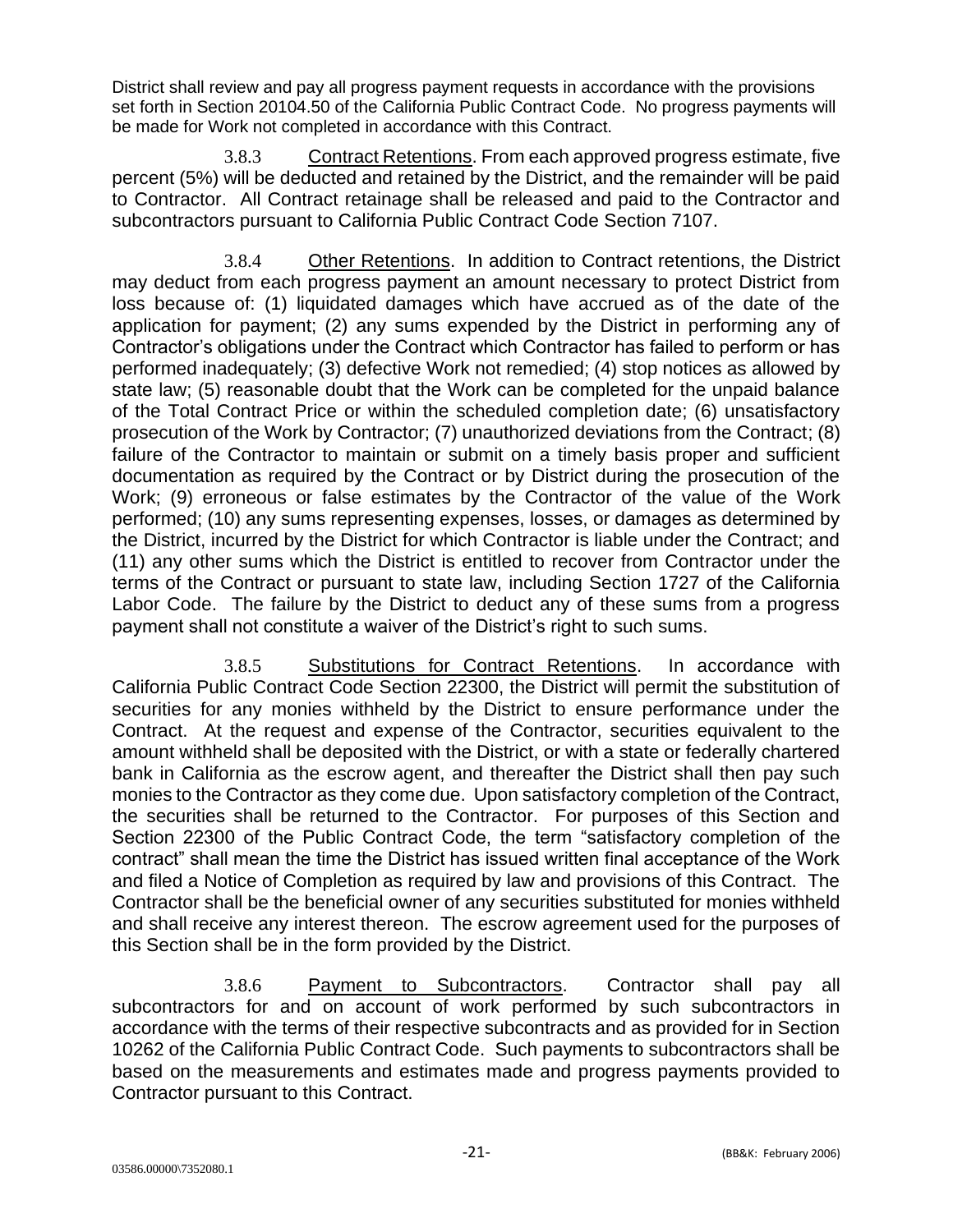3.8.7 Title to Work. As security for partial, progress, or other payments, title to Work for which such payments are made shall pass to the District at the time of payment. To the extent that title has not previously been vested in the District by reason of payments, full title shall pass to the District at delivery of the Work at the destination and time specified in this Contract. Such transferred title shall in each case be good, free and clear from any and all security interests, liens, or other encumbrances. Contractor promises and agrees that it will not pledge, hypothecate, or otherwise encumber the items in any manner that would result in any lien, security interest, charge, or claim upon or against said items. Such transfer of title shall not imply acceptance by the District, nor relieve Contractor from the responsibility to strictly comply with the Contract, and shall not relieve Contractor of responsibility for any loss of or damage to items.

3.9 Termination. This Contract may be terminated by District at any time by giving Contractor three (3) days advance written notice. In the event of termination by District for any reason other than the fault of Contractor, District shall pay Contractor for all Work performed up to that time as provided herein. In the event of breach of the Contract by Contractor, District may terminate the Contract immediately without notice, may reduce payment to the Contractor in the amount necessary to offset District's resulting damages, and may pursue any other available recourse against Contractor. Contractor may not terminate this Contract except for cause.

In the event this Contract is terminated in whole or in part as provided, District may procure, upon such terms and in such manner as it may determine appropriate, services similar to those terminated. Further, if this Contract is terminated as provided, District may require Contractor to provide all finished or unfinished documents, data, diagrams, drawings, materials or other matter prepared or built by Contractor in connection with its performance of this Contract.

3.10 Completion of Work. When the Contractor determines that it has completed the Work required herein, Contractor shall so notify District in writing and shall furnish all labor and material releases required by this Contract. District shall thereupon inspect the Work. If the Work is not acceptable to the District, the District shall indicate to Contractor in writing the specific portions or items of Work which are unsatisfactory or incomplete. Once Contractor determines that it has completed the incomplete or unsatisfactory Work, Contractor may request a reinspection by the District. Once the Work is acceptable to District, District shall pay to Contractor the Total Contract Price remaining to be paid, less any amount which District may be authorized or directed by law to retain. Payment of retention proceeds due to Contractor shall be made in accordance with Section 7107 of the California Public Contract Code.

3.11 District's Representative. The District hereby designates **[\_\_\_INSERT NAME OR TITLE** 1, or his or her designee, to act as its representative for the performance of this Contract ("District's Representative"). District's Representative shall have the power to act on behalf of the District for all purposes under this Contract. Contractor shall not accept direction or orders from any person other than the District's Representative or his or her designee.

3.12 Contractor's Representative. Before starting the Work, Contractor shall submit in writing the name, qualifications and experience of its proposed representative who shall be subject to the review and approval of the District ("Contractor's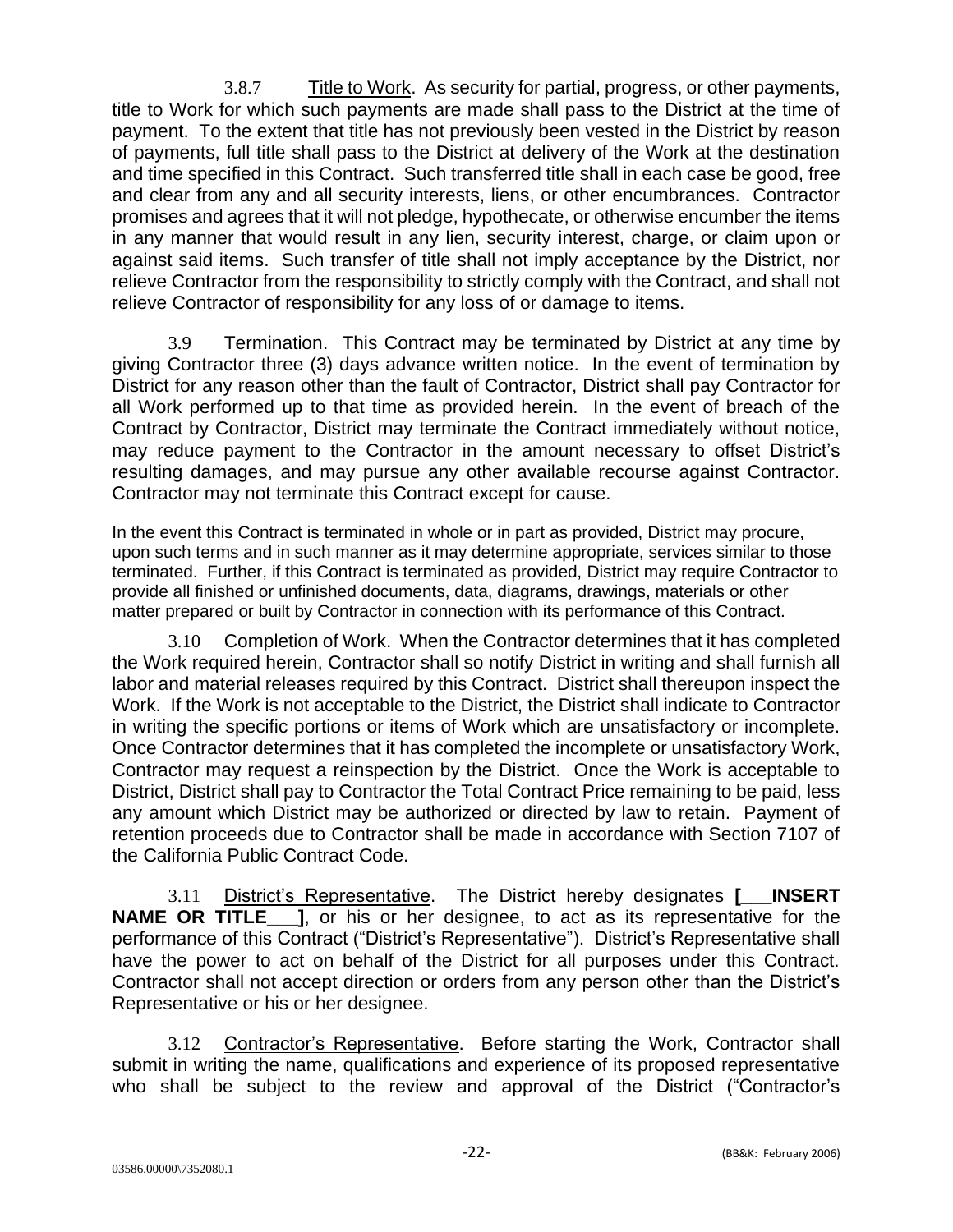Representative"). Following approval by the District, the Contractor's Representative shall have full authority to represent and act on behalf of the Contractor for all purposes under this Contract. The Contractor's Representative shall supervise and direct the Work, using his best skill and attention, and shall be responsible for all construction means, methods, techniques, sequences and procedures and for the satisfactory coordination of all portions of the Work under this Contract. Contractor's Representative shall devote full time to the Project and either he or his designee, who shall be acceptable to the District, shall be present at the Work site at all times that any Work is in progress and at any time that any employee or subcontractor of Contractor is present at the Work site. Arrangements for responsible supervision, acceptable to the District, shall be made for emergency Work which may be required. Should Contractor desire to change its Contractor's Representative, Contractor shall provide the information specified above and obtain the District's written approval.

3.13 Contract Interpretation. Should any question arise regarding the meaning or import of any of the provisions of this Contract or written or oral instructions from District, the matter shall be referred to District's Representative, whose decision shall be binding upon Contractor.

3.14 Loss and Damage. Contractor shall be responsible for all loss and damage which may arise out of the nature of the Work agreed to herein, or from the action of the elements, or from any unforeseen difficulties which may arise or be encountered in the prosecution of the Work until the same is fully completed and accepted by District. However, Contractor shall be responsible for damage proximately caused by Acts of God, within the meaning of Section 4150 of the California Government Code, only to the extent of five percent (5%) of the Total Contract Price as specified herein. In the event of damage proximately caused by "Acts of God," the District may terminate this Contract upon three (3) days advanced written notice.

3.15 Indemnification. Contractor shall defend, indemnify and hold the District, its officials, officers, employees, volunteers and agents free and harmless from any and all claims, demands, causes of action, costs, expenses, liability, loss, damage or injury, in law or equity, to property or persons, including wrongful death, in any manner arising out of or incident to any acts, omissions or willful misconduct of Contractor, its officials, officers, employees, agents, consultants and contractors arising out of or in connection with the performance of the Work or this Contract, including without limitation the payment of all consequential damages and attorneys fees and other related costs and expenses. Contractor shall defend, at Contractor's own cost, expense and risk, any and all such aforesaid suits, actions or other legal proceedings of every kind that may be brought or instituted against District, its directors, officials officers, employees, agents or volunteers. Contractor shall pay and satisfy any judgment, award or decree that may be rendered against District or its directors, officials, officers, employees, agents or volunteers, in any such suit, action or other legal proceeding. Contractor shall reimburse District and its directors, officials, officers, employees, agents and/or volunteers, for any and all legal expenses and costs incurred by each of them in connection therewith or in enforcing the indemnity herein provided.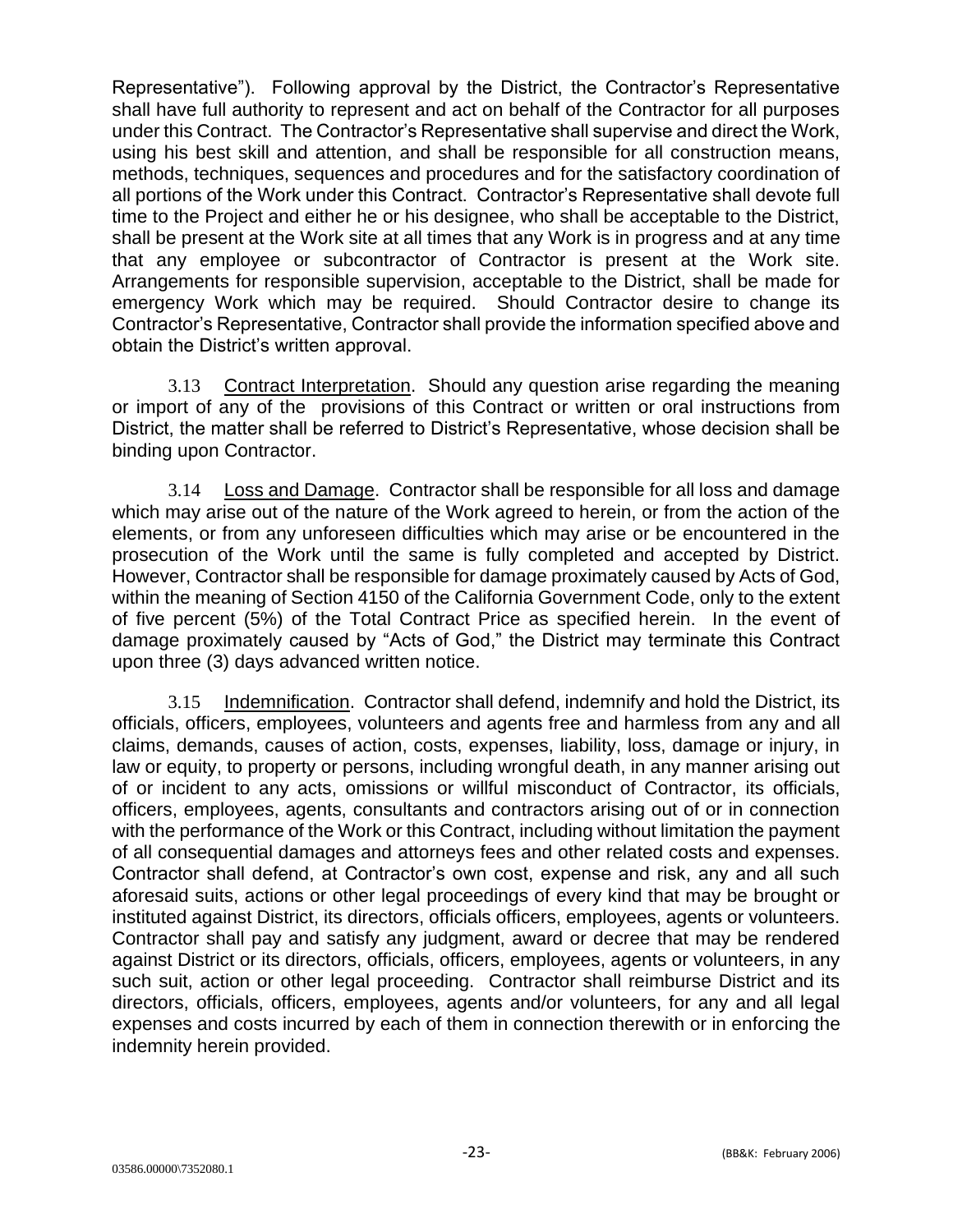#### 3.16 Insurance.

3.16.1 Time for Compliance. Contractor shall not commence Work under this Contract until it has provided evidence satisfactory to the District that it has secured all insurance required under this section. In addition, Contractor shall not allow any subcontractor to commence work on any subcontract until it has provided evidence satisfactory to the District that the subcontractor has secured all insurance required under this section.

3.16.2 Minimum Requirements. Contractor shall, at its expense, procure and maintain for the duration of the Contract insurance against claims for injuries to persons or damages to property which may arise from or in connection with the performance of the Work hereunder by the Contractor, its agents, representatives, employees or subcontractors. Contractor shall also require all of its subcontractors to procure and maintain the same insurance for the duration of the Contract. Such insurance shall meet at least the following minimum levels of coverage:

3.16.2.1 Minimum Scope of Insurance. Coverage shall be at least as broad as the latest version of the following: (1) *General Liability:* Insurance Services Office Commercial General Liability coverage (occurrence form CG 0001); (2) *Automobile Liability:* Insurance Services Office Business Auto Coverage form number CA 0001, code 1 (any auto); (3) *Workers' Compensation and Employers' Liability:* Workers' Compensation insurance as required by the State of California and Employer's Liability Insurance; and (4) *Builders'/All Risk:* Builders'/All Risk insurance covering for all risks of loss, including explosion, collapse, underground excavation and removal of lateral support (and including earthquakes and floods if requested by the District).

3.16.2.2 Minimum Limits of Insurance. Contractor shall maintain limits no less than: (1) *General Liability:* One Million Dollars (\$1,000,000) per occurrence for bodily injury, personal injury and property damage. If Commercial General Liability Insurance or other form with general aggregate limit is used, either the general aggregate limit shall apply separately to this Agreement/location or the general aggregate limit shall be twice the required occurrence limit; (2) *Automobile Liability:* One Million Dollars (\$1,000,000) per accident for bodily injury and property damage; and (3) *Workers' Compensation and Employer's Liability:* Workers' Compensation limits as required by the Labor Code of the State of California. Employer's Liability limits of One Million Dollars (\$1,000,000) per accident for bodily injury or disease. **[NOTE: IF THE SCOPE OF A PROJECT IS OF SUCH A VALUE THAT MORE THAN A MINIMUM INSURANCE OF ONE MILLION DOLLARS APPEARS NECESSARY, PLEASE CHECK WITH THE DISTRICT'S RISK MANAGER.]**

3.16.3 Insurance Endorsements. The insurance policies shall contain the following provisions, or Contractor shall provide endorsements on forms supplied or approved by the District to add the following provisions to the insurance policies:

3.16.3.1 General Liability. (1) The District, its directors, officials, officers, employees, agents and volunteers shall be covered as additional insureds with respect to the Work or operations performed by or on behalf of the Contractor, including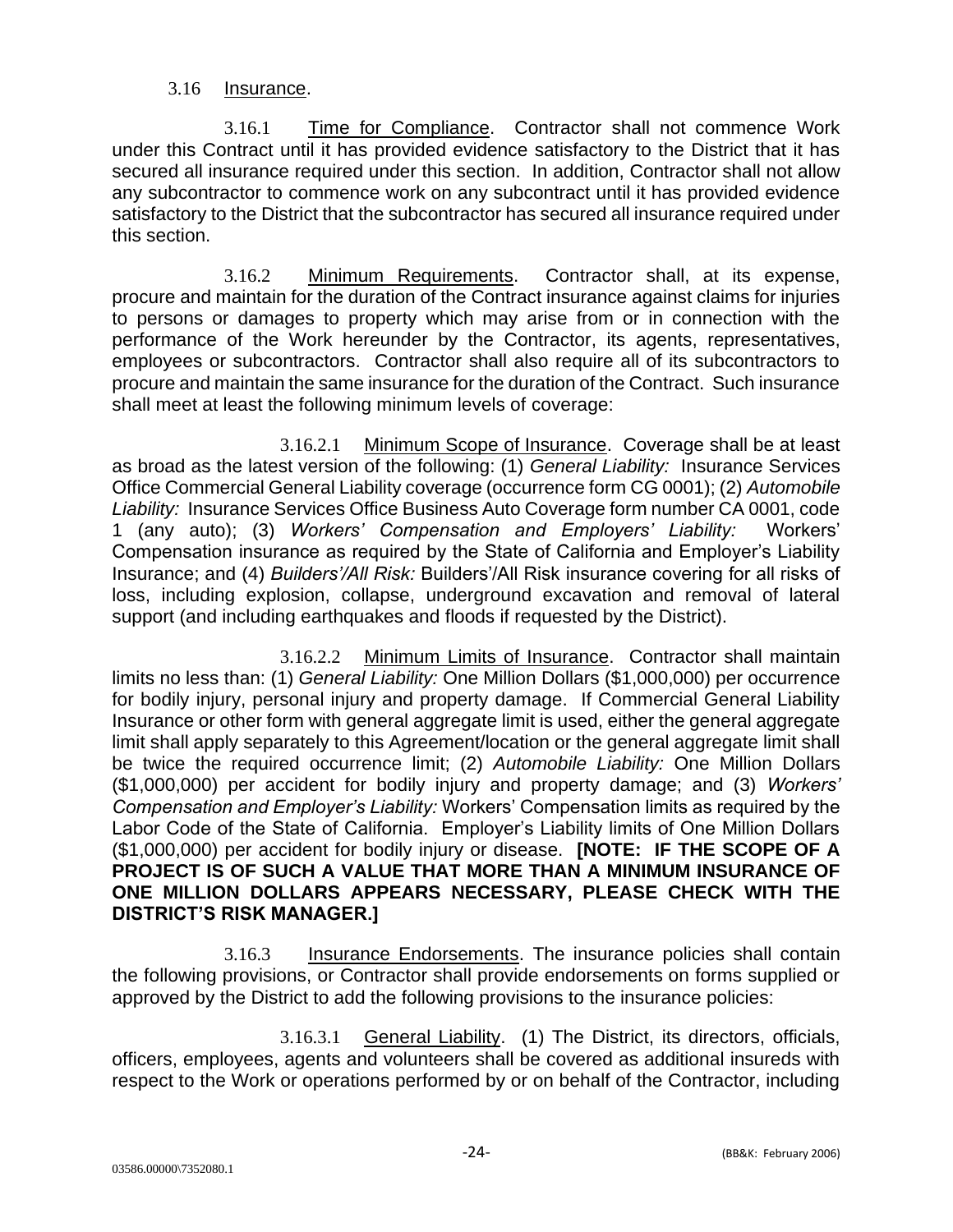materials, parts or equipment furnished in connection with such work; and (2) the insurance coverage shall be primary insurance as respects the District, its directors, officials, officers, employees, agents and volunteers, or if excess, shall stand in an unbroken chain of coverage excess of the Contractor's scheduled underlying coverage. Any insurance or self-insurance maintained by the District, its directors, officials, officers, employees, agents and volunteers shall be excess of the Contractor's insurance and shall not be called upon to contribute with it.

3.16.3.2 Automobile Liability. (1) The District, its directors, officials, officers, employees, agents and volunteers shall be covered as additional insureds with respect to the ownership, operation, maintenance, use, loading or unloading of any auto owned, leased, hired or borrowed by the Contractor or for which the Contractor is responsible; and (2) the insurance coverage shall be primary insurance as respects the District, its directors, officials, officers, employees, agents and volunteers, or if excess, shall stand in an unbroken chain of coverage excess of the Contractor's scheduled underlying coverage. Any insurance or self-insurance maintained by the District, its directors, officials, officers, employees, agents and volunteers shall be excess of the Contractor's insurance and shall not be called upon to contribute with it in any way.

3.16.3.3 Workers' Compensation and Employer's Liability Coverage. The insurer shall agree to waive all rights of subrogation against the District, its directors, officials, officers, employees, agents and volunteers for losses paid under the terms of the insurance policy which arise from work performed by the Contractor.

3.16.3.4 All Coverages. Each insurance policy required by this Contract shall be endorsed to state that: (1) coverage shall not be suspended, voided, reduced or canceled except after thirty (30) days prior written notice by certified mail, return receipt requested, has been given to the District; and (2) any failure to comply with reporting or other provisions of the policies, including breaches of warranties, shall not affect coverage provided to the District, its directors, officials, officers, employees, agents and volunteers.

3.16.4 Builders'/All Risk Policy Requirements. The builders'/all risk insurance shall provide that the District be named as loss payee. In addition, the insurer shall waive all rights of subrogation against the District.

3.16.5 Separation of Insureds; No Special Limitations. All insurance required by this Section shall contain standard separation of insureds provisions. In addition, such insurance shall not contain any special limitations on the scope of protection afforded to the District, its directors, officials, officers, employees, agents and volunteers.

3.16.6 Professional Liability Insurance. All architects, engineers, consultants or design professionals retained by Contractor shall also procure and maintain, for a period of five (5) years following completion of the Services, errors and omissions liability insurance with a limit of not less than One Million Dollars (\$1,000,000) **[INCREASE IF NECESSARY - OTHERWISE LEAVE AS IS AND DELETE THIS NOTE]** per occurrence. This insurance shall name the District, its directors, officials, officers,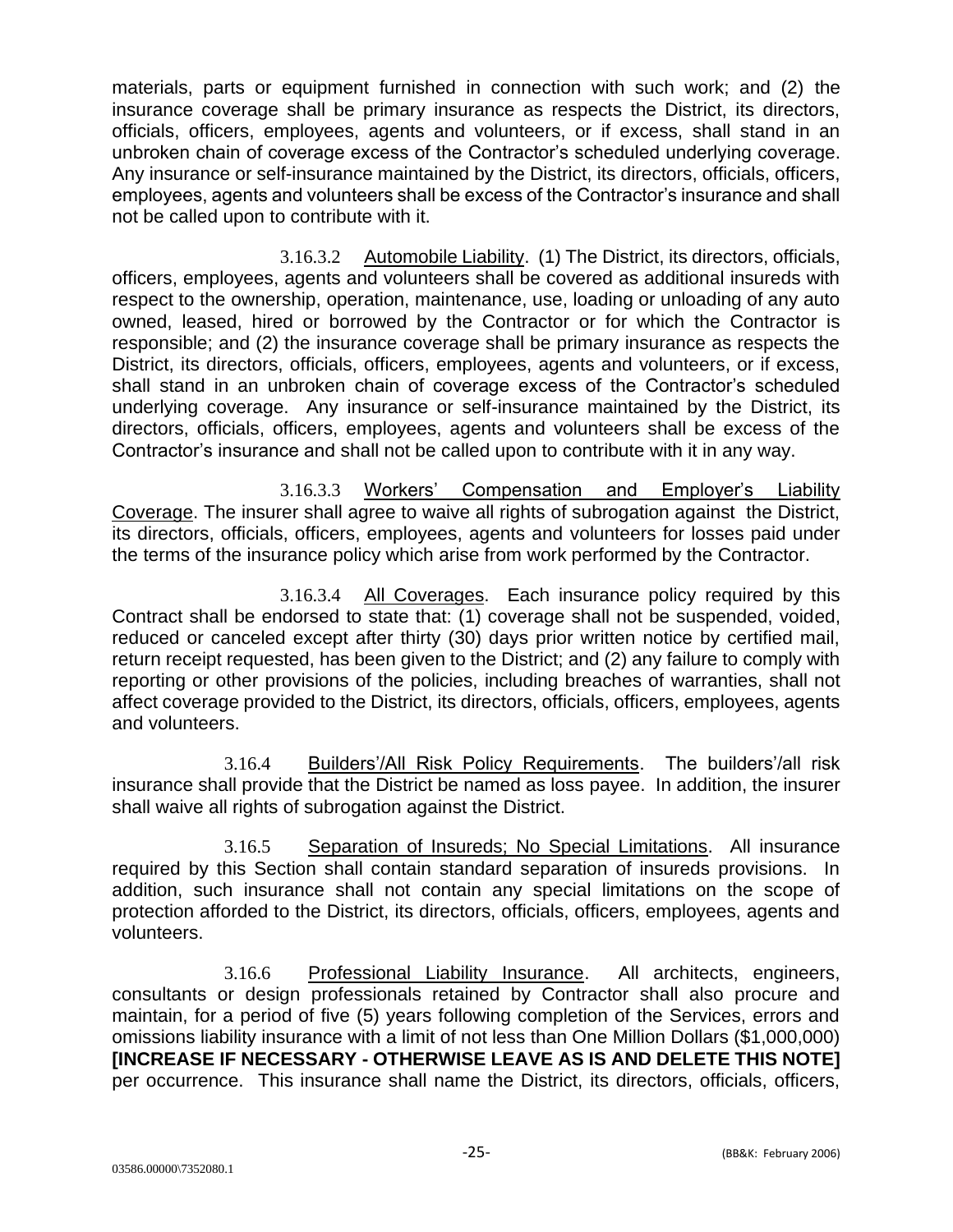employees, agents and volunteers as additional insureds with respect to Work performed, and shall otherwise comply with all requirements of this Section. **[NOTE: IF THE SCOPE OF A PROJECT IS OF SUCH A VALUE THAT MORE THAN A MINIMUM INSURANCE OF ONE MILLION DOLLARS APPEARS NECESSARY, PLEASE CHECK WITH THE DISTRICT'S RISK MANAGER.]**

3.16.7 Deductibles and Self-Insurance Retentions. Any deductibles or self-insured retentions must be declared to and approved by the District. Contractor shall guarantee that, at the option of the District, either: (1) the insurer shall reduce or eliminate such deductibles or self-insured retentions as respects the District, its directors, officials, officers, employees, agents and volunteers; or (2) the Contractor shall procure a bond guaranteeing payment of losses and related investigation costs, claims and administrative and defense expenses.

3.16.8 Acceptability of Insurers. Insurance is to be placed with insurers with a current A.M. Best's rating no less than A-:VII, licensed to do business in California, and satisfactory to the District. The District reserves the right to waive or amend this specific requirement.

3.16.9 Verification of Coverage. Contractor shall furnish District with original certificates of insurance and endorsements effecting coverage required by this Contract on forms satisfactory to the District. The certificates and endorsements for each insurance policy shall be signed by a person authorized by that insurer to bind coverage on its behalf, and shall be on forms supplied or approved by the District. All certificates and endorsements must be received and approved by the District before work commences. The District reserves the right to require complete, certified copies of all required insurance policies, at any time.

3.16.10 Subcontractors. All subcontractors shall meet the requirements of this Section before commencing Work. In addition, Contractor shall include all subcontractors as insureds under its policies or shall furnish separate certificates and endorsements for each subcontractor. All coverages for subcontractors shall be subject to all of the requirements stated herein.

3.17 Bond Requirements.

3.17.1 Payment Bond. If required by law (applicable to contracts of \$25,000 or more) or otherwise specifically requested by District in Exhibit "B" attached hereto and incorporated herein by reference, Contractor shall execute and provide to District concurrently with this Contract a Payment Bond in an amount required by the District and in a form provided or approved by the District. If such bond is required, no payment will be made to Contractor until the bond has been received and approved by the District.

3.17.2 Performance Bond. If specifically requested by District in Exhibit "B" attached hereto and incorporated herein by reference, Contractor shall execute and provide to District concurrently with this Contract a Performance Bond in an amount required by the District and in a form provided or approved by the District. If such bond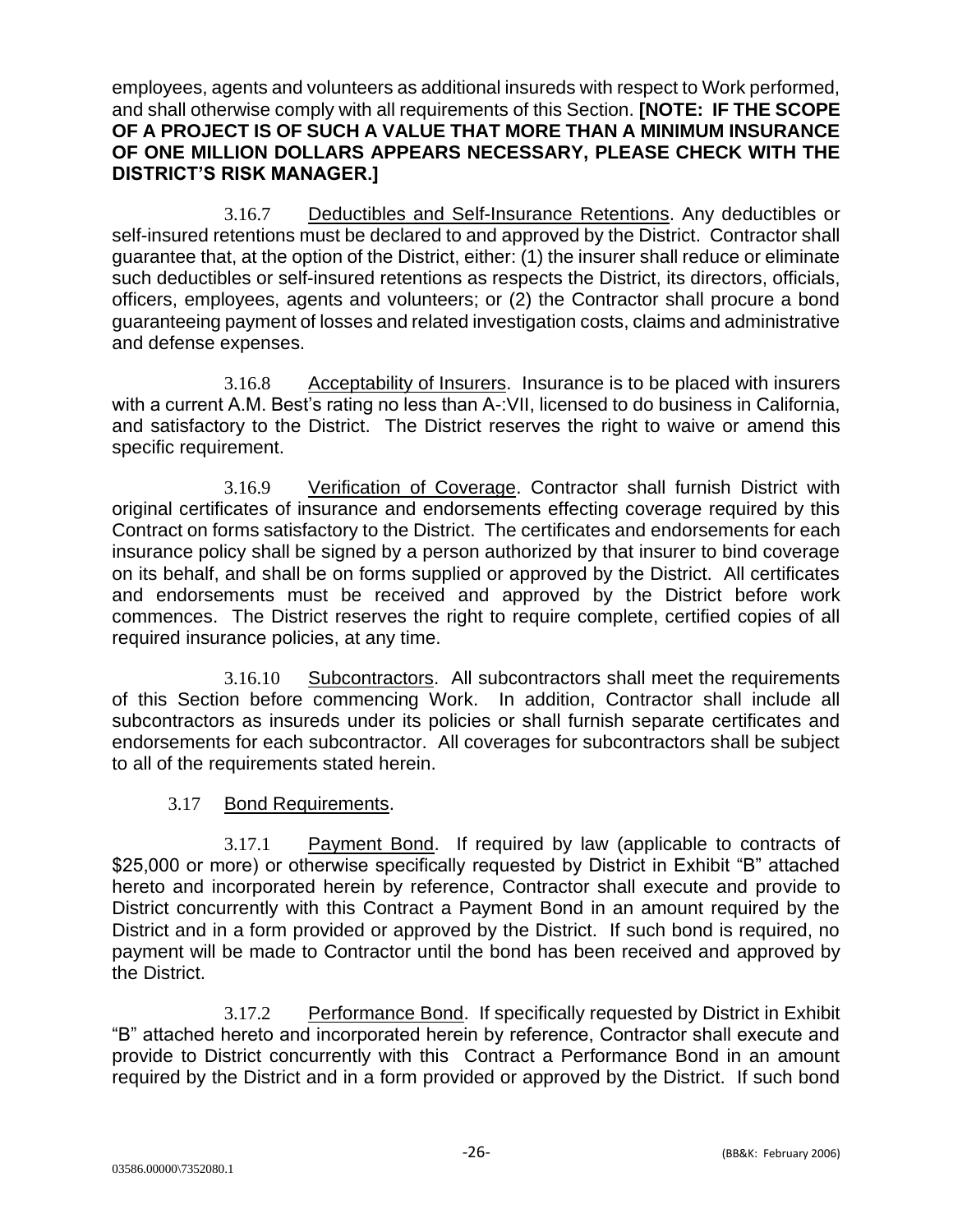is required, no payment will be made to Contractor until the bond has been received and approved by the District.

3.17.3 Bond Provisions. Should, in District's sole opinion, any bond become insufficient or any surety be found to be unsatisfactory, Contractor shall renew or replace the effected bond within (ten) 10 days of receiving notice from District. In the event the surety or Contractor intends to reduce or cancel any required bond, at least thirty (30) days prior written notice shall be given to the District, and Contractor shall post acceptable replacement bonds at least ten (10) days prior to expiration of the original bonds. No further payments shall be deemed due or will be made under this Contract until any replacement bonds required by this Section are accepted by the District. To the extent, if any, that the Total Contract Price is increased in accordance with the Contract, the Contractor shall, upon request of the District, cause the amount of the bond to be increased accordingly and shall promptly deliver satisfactory evidence of such increase to the District. To the extent available, the bonds shall further provide that no change or alteration of the Contract (including, without limitation, an increase in the Total Contract Price, as referred to above), extensions of time, or modifications of the time, terms, or conditions of payment to the Contractor, will release the surety. If the Contractor fails to furnish any required bond, the District may terminate the Contract for cause.

3.17.4 Surety Qualifications. Only bonds executed by an admitted surety insurer, as defined in California Code of Civil Procedure Section 995.120, shall be accepted. The surety must be a California-admitted surety and satisfactory to the District. If a California-admitted surety insurer issuing bonds does not meet these requirements, the insurer will be considered qualified if it is in conformance with Section 995.660 of the California Code of Civil Procedure, and proof of such is provided to the District.

3.18 Safety. Contractor shall execute and maintain its work so as to avoid injury or damage to any person or property. Contractor shall comply with the requirements of the specifications relating to safety measures applicable in particular operations or kinds of work. In carrying out its Work, the Contractor shall at all times be in compliance with all applicable local, state and federal laws, rules and regulations, and shall exercise all necessary precautions for the safety of employees appropriate to the nature of the Work and the conditions under which the Work is to be performed. Safety precautions as applicable shall include, but shall not be limited to, adequate life protection and life saving equipment; adequate illumination for underground and night operations; instructions in accident prevention for all employees, such as machinery guards, safe walkways, scaffolds, ladders, bridges, gang planks, confined space procedures, trenching and shoring, fall protection and other safety devices, equipment and wearing apparel as are necessary or lawfully required to prevent accidents or injuries; and adequate facilities for the proper inspection and maintenance of all safety measures. Furthermore, Contractor shall prominently display the names and telephone numbers of at least two (2) medical doctors practicing in the vicinity of the Project, as well as the telephone number of the local ambulance service, adjacent to all telephones at the Project site.

3.19 Warranty. Contractor warrants all Work under the Contract (which for purposes of this Section shall be deemed to include unauthorized work which has not been removed and any non-conforming materials incorporated into the Work) to be of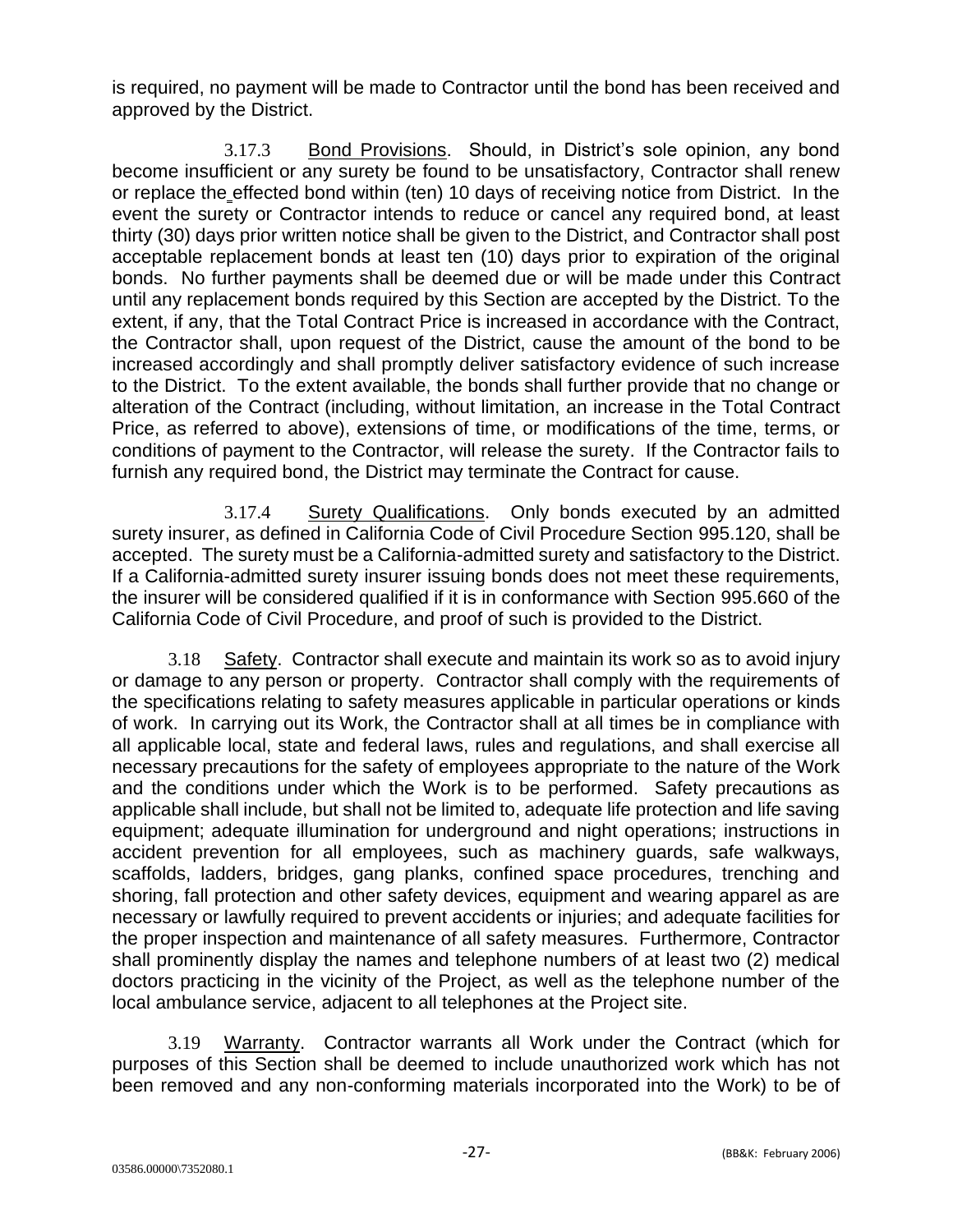good quality and free from any defective or faulty material and workmanship. Contractor agrees that for a period of one year (or the period of time specified elsewhere in the Contract or in any guarantee or warranty provided by any manufacturer or supplier of equipment or materials incorporated into the Work, whichever is later) after the date of final acceptance, Contractor shall within ten (10) days after being notified in writing by the District of any defect in the Work or non-conformance of the Work to the Contract, commence and prosecute with due diligence all Work necessary to fulfill the terms of the warranty at its sole cost and expense. Contractor shall act sooner as requested by the District in response to an emergency. In addition, Contractor shall, at its sole cost and expense, repair and replace any portions of the Work (or work of other contractors) damaged by its defective Work or which becomes damaged in the course of repairing or replacing defective Work. For any Work so corrected, Contractor's obligation hereunder to correct defective Work shall be reinstated for an additional one year period, commencing with the date of acceptance of such corrected Work. Contractor shall perform such tests as the District may require to verify that any corrective actions, including, without limitation, redesign, repairs, and replacements comply with the requirements of the Contract. All costs associated with such corrective actions and testing, including the removal, replacement, and reinstitution of equipment and materials necessary to gain access, shall be the sole responsibility of the Contractor. All warranties and guarantees of subcontractors, suppliers and manufacturers with respect to any portion of the Work, whether express or implied, are deemed to be obtained by Contractor for the benefit of the District, regardless of whether or not such warranties and guarantees have been transferred or assigned to the District by separate agreement and Contractor agrees to enforce such warranties and guarantees, if necessary, on behalf of the District. In the event that Contractor fails to perform its obligations under this Section, or under any other warranty or guaranty under this Contract, to the reasonable satisfaction of the District, the District shall have the right to correct and replace any defective or non-conforming Work and any work damaged by such work or the replacement or correction thereof at Contractor's sole expense. Contractor shall be obligated to fully reimburse the District for any expenses incurred hereunder upon demand.

3.20 Laws and Regulations. Contractor shall keep itself fully informed of and in compliance with all local, state and federal laws, rules and regulations in any manner affecting the performance of the Contract or the Work, including all Cal/OSHA requirements, and shall give all notices required by law. Contractor shall be liable for all violations of such laws and regulations in connection with Work. If the Contractor observes that the drawings or specifications are at variance with any law, rule or regulation, it shall promptly notify the District in writing. Any necessary changes shall be made by written change order. If the Contractor performs any work knowing it to be contrary to such laws, rules and regulations and without giving written notice to the District, the Contractor shall be solely responsible for all costs arising therefrom. Contractor shall defend, indemnify and hold District, its officials, directors, officers, employees, volunteers and agents free and harmless, pursuant to the indemnification provisions of this Contract, from any claim or liability arising out of any failure or alleged failure to comply with such laws, rules or regulations.

3.21 Permits and Licenses. Contractor shall be responsible for securing District permits and licenses necessary to perform the Work described herein, including, but not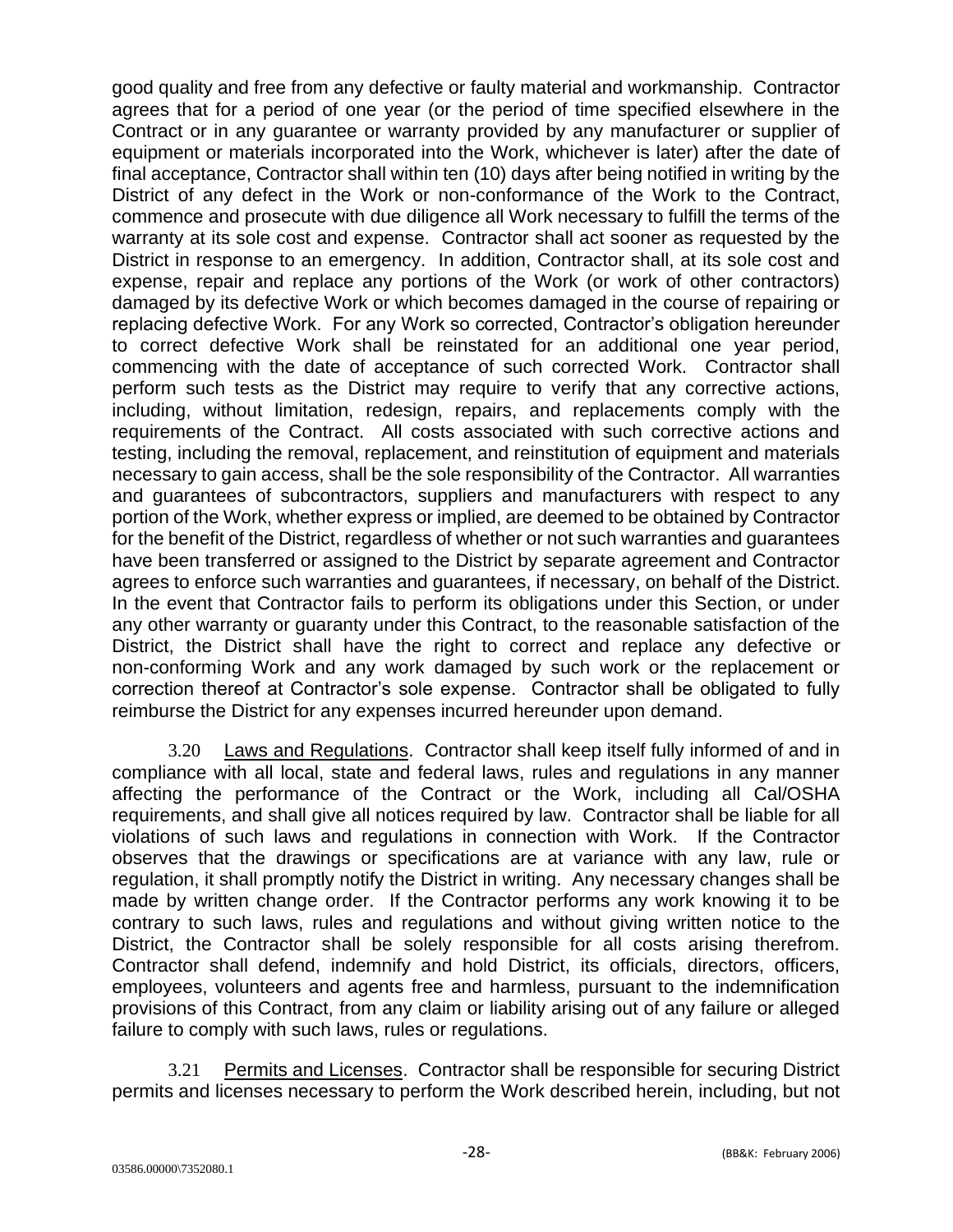limited to, a District Business License. While Contractor will not be charged a fee for any District permits, Contractor shall pay the District's applicable business license fee.

3.22 Trenching Work. If the Total Contract Price exceeds \$25,000 and if the Work governed by this Contract entails excavation of any trench or trenches five (5) feet or more in depth, Contractor shall comply with all applicable provisions of the California Labor Code, including Section 6705. To this end, Contractor shall submit for District's review and approval a detailed plan showing the design of shoring, bracing, sloping, or other provisions to be made for worker protection from the hazard of caving ground during the excavation of such trench or trenches. If such plan varies from the shoring system standards, the plan shall be prepared by a registered civil or structural engineer.

3.23 Hazardous Materials and Differing Conditions. As required by California Public Contract Code Section 7104, if this Contract involves digging trenches or other excavations that extend deeper than four (4) feet below the surface, Contractor shall promptly, and prior to disturbance of any conditions, notify District of: (1) any material discovered in excavation that Contractor believes to be a hazardous waste that is required to be removed to a Class I, Class II or Class III disposal site; (2) subsurface or latent physical conditions at the site differing from those indicated by District; and (3) unknown physical conditions of an unusual nature at the site, significantly different from those ordinarily encountered in such contract work. Upon notification, District shall promptly investigate the conditions to determine whether a change order is appropriate. In the event of a dispute, Contractor shall not be excused from any scheduled completion date and shall proceed with all Work to be performed under the Contract, but shall retain all rights provided by the Contract or by law for making protests and resolving the dispute.

3.24 Underground Utility Facilities. To the extent required by Section 4215 of the California Government Code, District shall compensate Contractor for the costs of: (1) locating and repairing damage to underground utility facilities not caused by the failure of Contractor to exercise reasonable care; (2) removing or relocating underground utility facilities not indicated in the construction drawings; and (3) equipment necessarily idled during such work. Contractor shall not be assessed liquidated damages for delay caused by failure of District to provide for removal or relocation of such utility facilities.

3.25 State Recycling Mandates. Contractor shall comply with State Recycling Mandates. Any recyclable materials/debris collected by the contractor that can be feasibly diverted via reuse or recycling must be hauled by the appropriate handler for reuse or recycling. Contractor shall submit a Construction & Demolition Recycling Plan Summary Report to the District. Weight tickets and written documentation of diversion must be attached to the Report. Final payment requests to the District will not be processed without recycling documentation.

3.26 Prevailing Wages. Contractor is aware of the requirements of California Labor Code Sections 1720, et seq., and1770, et seq., as well as California Code of Regulations, Title 8, Section 16000, et seq., ("Prevailing Wage Laws"), which require the payment of prevailing wage rates and the performance of other requirements on certain<br>"public works" and "maintenance" projects. **[INSERT "IF" OR "SINCE" AS** "public works" and "maintenance" projects. **APPLICABLE]** the work is being performed as part of an applicable "public works" or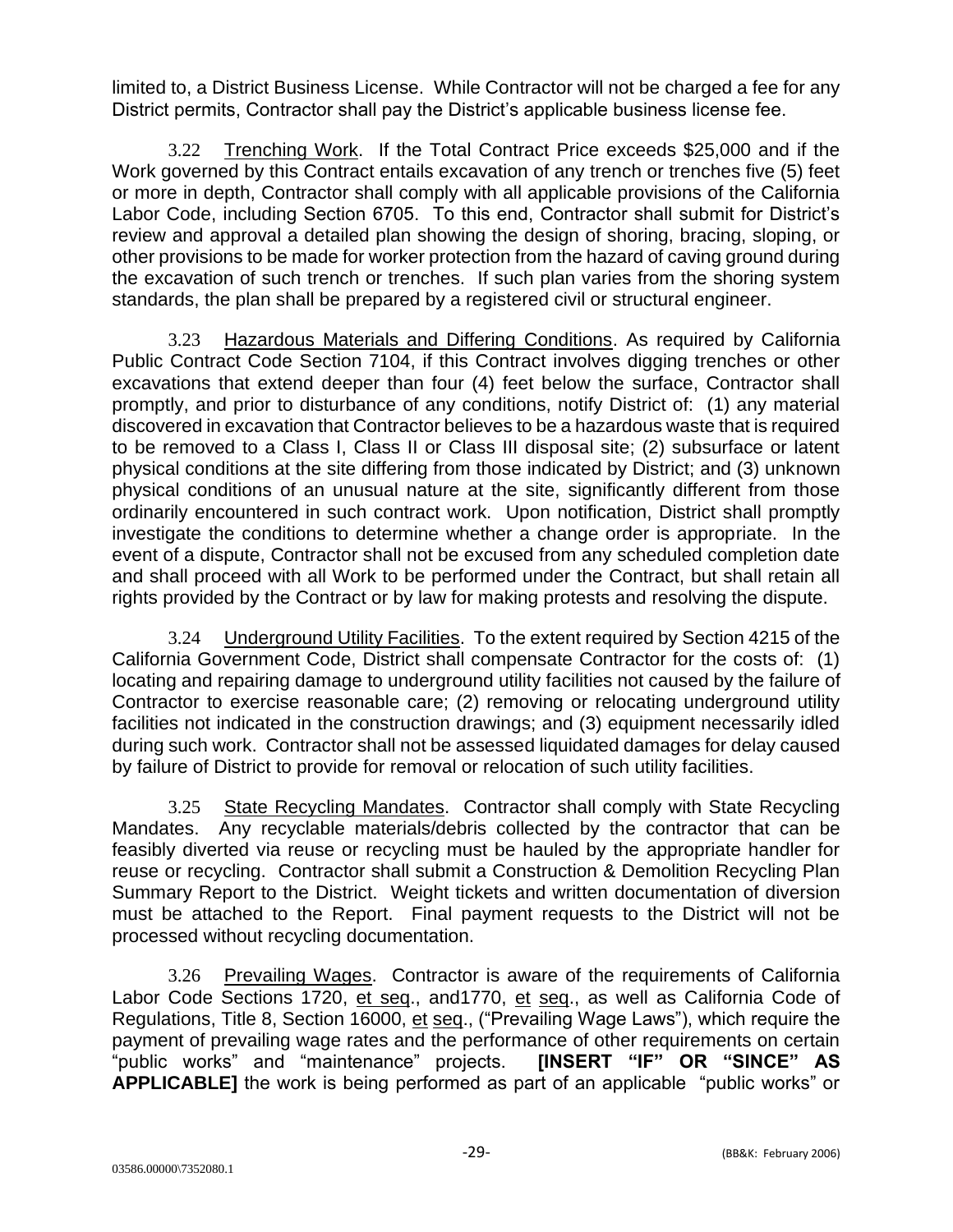"maintenance" project, as defined by the Prevailing Wage Laws, and **[INSERT "IF" OR "SINCE" AS APPLICABLE]** the total compensation is \$1,000 or more, Contractor agrees to fully comply with such Prevailing Wage Laws. District shall provide Contractor with a copy of the prevailing rates of per diem wages in effect at the commencement of this Agreement Contractor shall make copies of the prevailing rates of per diem wages for each craft, classification or type of worker needed to execute the work available to interested parties upon request, and shall post copies at the Contractor's principal place of business and at the project site. This Project is subject to compliance monitoring and enforcement by the Department of Industrial Relations. Pursuant to Labor Code sections 1725.5 and 1771.1, the Contractor and subcontractors must be registered with the Department of Industrial Relations prior to performing any work. Contractor represents and warrants that Contractor is currently registered with the Department of Industrial Relations, and Contractor shall maintain current registration for the duration of the Project. Contractor shall have an affirmative obligation to verify that all subcontractors are registered with the Department of Industrial Relations and shall not permit a subcontractor to perform work on the Project without first verifying the subcontractor's registration. Contractor shall include the requirements of Labor Code sections 1725.5 and 1771.1 in its contracts with subcontractors and shall ensure that all subcontractors are registered prior to and during the performance of the work. Contractor shall defend, indemnify and hold the District, its elected officials, officers, employees and agents free and harmless from any claims, liabilities, costs, penalties or interest arising out of any failure or alleged failure to comply with the Prevailing Wage Laws.

3.27 Apprenticeable Crafts. When Contractor employs workmen in an apprenticeable craft or trade, Contractor shall comply with the provisions of Section 1777.5 of the California Labor Code with respect to the employment of properly registered apprentices upon public works. The primary responsibility for compliance with said section for all apprenticeable occupations shall be with Contractor.

3.28 Hours of Work. Contractor is advised that eight (8) hours labor constitutes a legal day's work. Pursuant to Section 1813 of the California Labor Code, Contractor shall forfeit a penalty of Twenty-Five Dollars (\$25.00) per worker for each day that each worker is permitted to work more than eight (8) hours in any one calendar day and forty (40) hours in any one calendar week, except when payment for overtime is made at not less than one and one-half (1-1/2) times the basic rate for that worker.

3.29 Payroll Records. In accordance with the requirements of California Labor Code Section 1776, Contractor shall keep accurate payroll records which are either on forms provided by the Division of Labor Standards Enforcement or which contain the same information required by such forms. Responsibility for compliance with California Labor Code Section 1776 shall rest solely with Contractor, and Contractor shall make all such records available for inspection at all reasonable hours.

3.30 Contractor's Labor Certification. By its signature hereunder, Contractor certifies that he is aware of the provisions of Section 3700 of the California Labor Code which require every employer to be insured against liability for Worker's Compensation or to undertake self-insurance in accordance with the provisions of that Code, and agrees to comply with such provisions before commencing the performance of the Work. A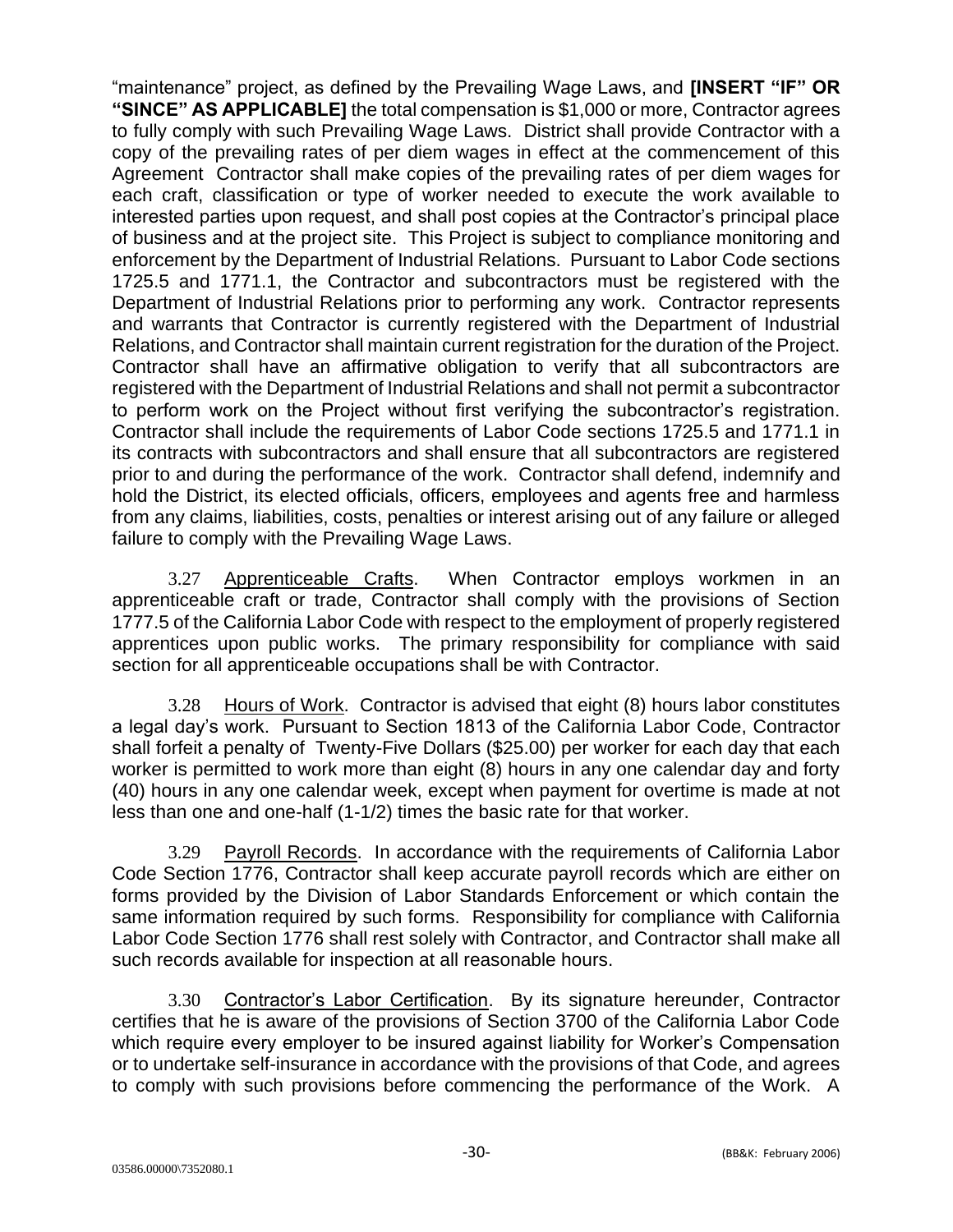certification form for this purpose, which is attached to this Contract as Exhibit "C" and incorporated herein by reference, shall be executed simultaneously with this Contract.

3.31 Labor and Material Releases. Contractor shall furnish District with labor and material releases from all subcontractors performing work on, or furnishing materials for, the work governed by this Contract prior to final payment by District.

3.32 Equal Opportunity Employment. Contractor represents that it is an equal opportunity employer and that it shall not discriminate against any employee or applicant for employment because of race, religion, color, national origin, ancestry, sex, age or other interests protected by the State or Federal Constitutions. Such non-discrimination shall include, but not be limited to, all activities related to initial employment, upgrading, demotion, transfer, recruitment or recruitment advertising, layoff or termination.

3.33 Anti-Trust Claims. This provision shall be operative if this Contract is applicable to California Public Contract Code Section 7103.5. In entering into this Contract to supply goods, services or materials, the Contractor hereby offers and agrees to assign to the District all rights, title, and interest in and to all causes of action it may have under Section 4 of the Clayton Act (15 U.S.C. Section 15) or under the Cartwright Act (Chapter 2, commencing with Section 16700, of Part 2 of Division 7 of the Business and Professions Code) arising from purchases of goods, services, or materials pursuant to the Contract. This assignment shall be made and become effective at the time the District tender final payment to the Contractor, without further acknowledgment by the Parties.

3.34 Notices. All notices hereunder and communications regarding interpretation of the terms of the Contract or changes thereto shall be provided by the mailing thereof by registered or certified mail, return receipt requested, postage prepaid and addressed as follows:

| <b>District</b>                    | <b>Contractor</b>     |
|------------------------------------|-----------------------|
| Jurupa Community Services District | [ INSERT NAME ]       |
| 11201 Harrel Street                | [ INSERT ADDRESS ]    |
| Mira Loma, CA 91752                | I INSERT ADDRESS 1    |
| Attn: [INSERT NAME]                | Attn: [ INSERT NAME ] |

Any notice so given shall be considered received by the other Party three (3) days after deposit in the U.S. Mail as stated above and addressed to the Party at the above address. Actual notice shall be deemed adequate notice on the date actual notice occurred, regardless of the method of service.

3.35 Entire Contract; Modification. This Contract contains the entire agreement of the Parties with respect to the subject matter hereof, and supersedes all prior negotiations, understandings or agreements. This Contract may only be modified by a writing signed by both Parties.

3.36 Time of Essence. Time is of the essence in the performance of this Contract.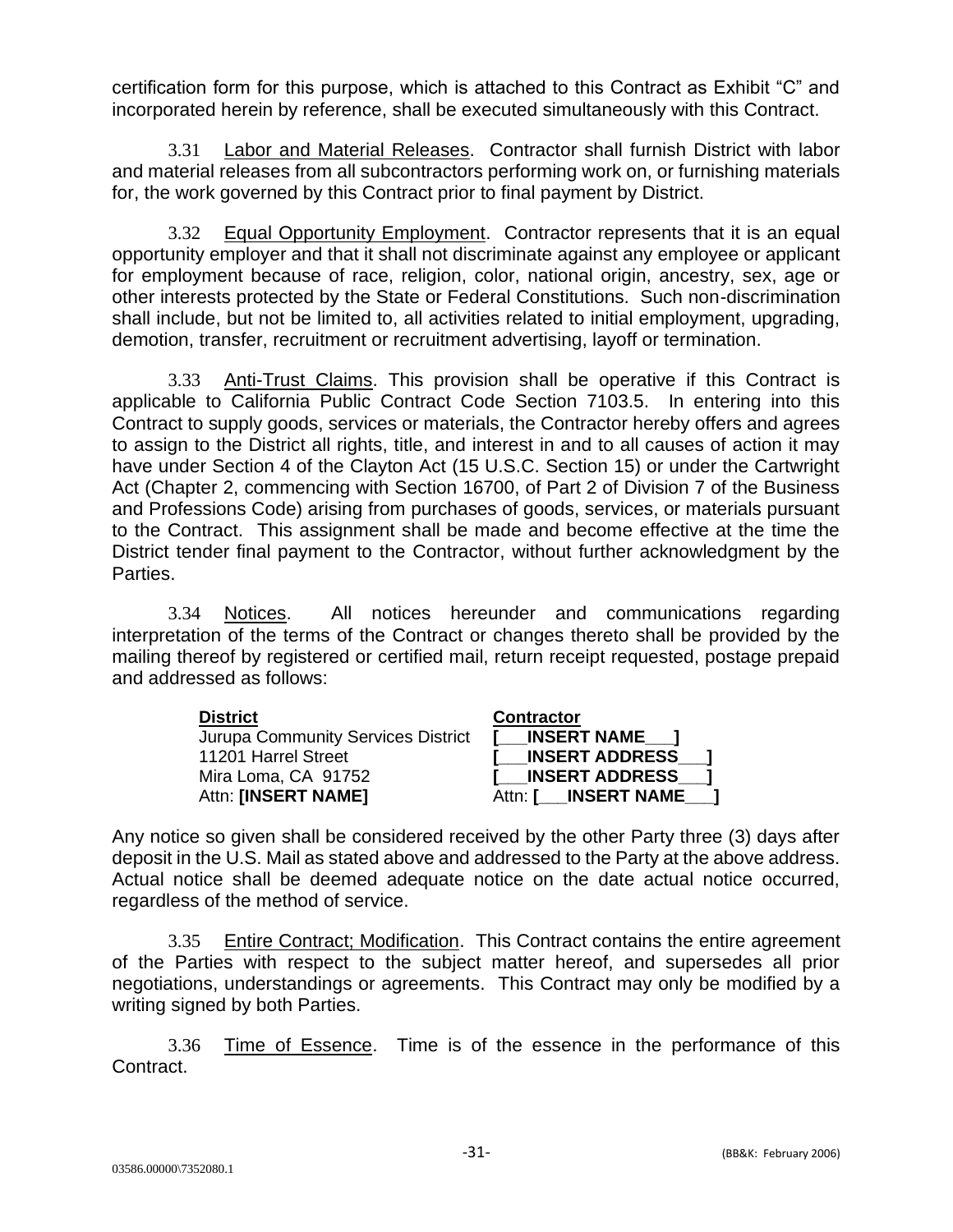3.37 Assignment Forbidden. Contractor shall not, either voluntarily or by action of law, assign or transfer this Contract or any obligation, right, title or interest assumed by Contractor herein without the prior written consent of District. If Contractor attempts an assignment or transfer of this Contract or any obligation, right, title or interest herein, District may, at its option, terminate and revoke the Contract and shall thereupon be relieved from any and all obligations to Contractor or its assignee or transferee.

3.38 Governing Law. This Contract shall be governed by the laws of the State of California. Venue shall be in Riverside County.

3.39 Counterparts. This Contract may be executed in counterparts, each of which shall constitute an original.

3.40 Successors. The Parties do for themselves, their heirs, executors, administrators, successors, and assigns agree to the full performance of all of the provisions contained in this Contract.

3.41 Attorneys' Fees. If either Party commences an action against the other Party, either legal, administrative or otherwise, arising out of or in connection with this Contract, the prevailing Party in such action shall be entitled to have and recover from the losing Party reasonable attorneys' fees and all other costs of such action.

3.42 Claims of \$375,000 or Less. Notwithstanding any other provision herein, claims of Three Hundred Seventy-Five Thousand Dollars (\$375,000) or less shall be resolved pursuant to the alternative dispute resolution procedures set forth in California Public Contract Code §§ 20104, et seq.

#### 3.43 Prohibited Interests.

3.43.1 Solicitation. Contractor maintains and warrants that it has not employed nor retained any company or person, other than a bona fide employee working solely for Contractor, to solicit or secure this Contract. Further, Contractor warrants that it has not paid nor has it agreed to pay any company or person, other than a bona fide employee working solely for Contractor, any fee, commission, percentage, brokerage fee, gift or other consideration contingent upon or resulting from the award or making of this Contract. For breach or violation of this warranty, District shall have the right to terminate this Contract without liability.

3.43.2 Conflict of Interest. For the term of this Contract, no member, officer or employee of District, during the term of his or her service with District, shall have any direct interest in this Contract, or obtain any present or anticipated material benefit arising therefrom.

3.44 Certification of License. Contractor certifies that as of the date of execution of this Contract, Contractor has a current contractor's license of the classification indicated below under Contractor's signature.

IN WITNESS WHEREOF, each of the Parties has caused this Contract to be executed on the day and year first above written.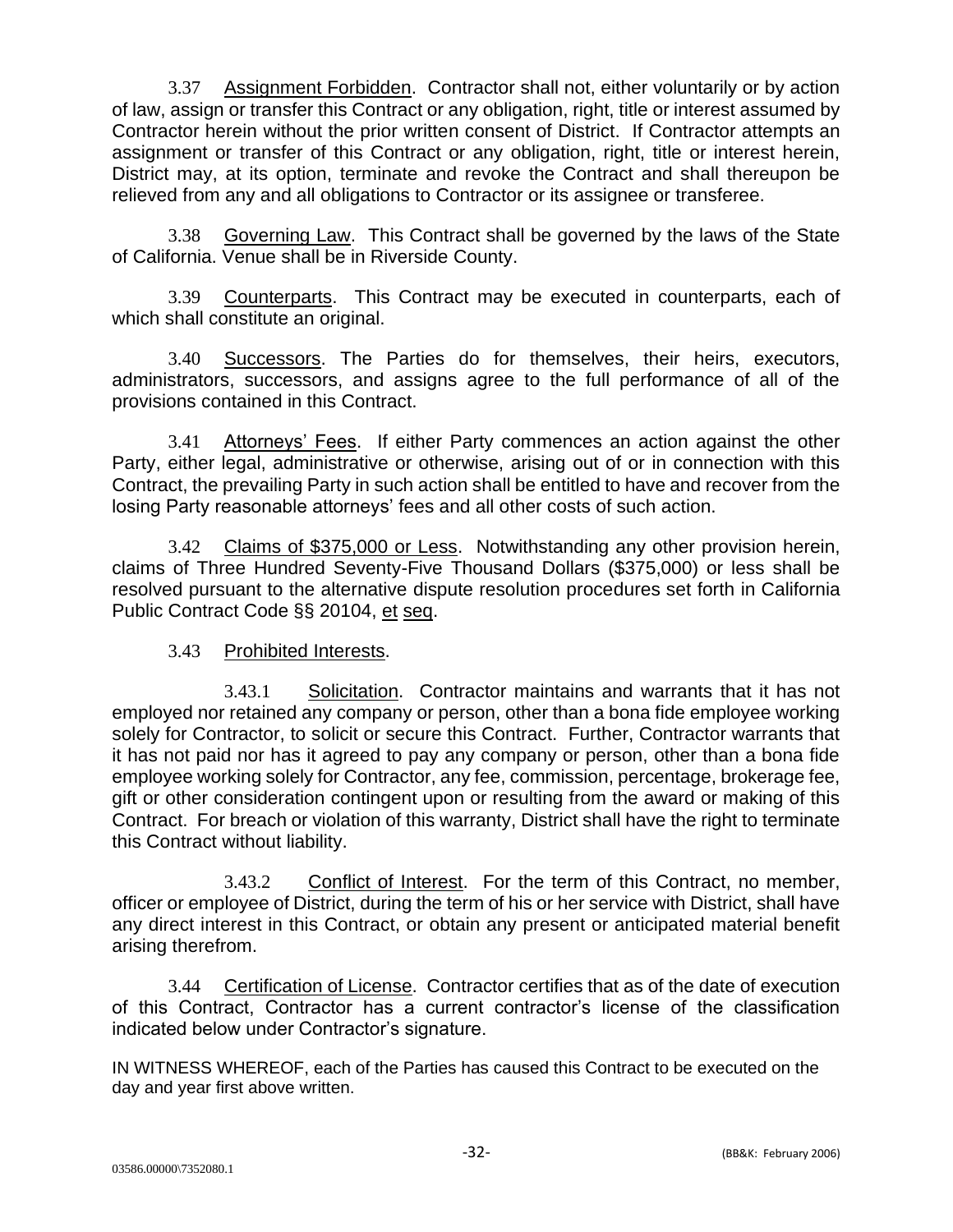#### **JURUPA COMMUNITY SERVICES DISTRICT**

By:

President of the Board of **Directors** 

*Attest:*

By:

**Secretary** 

#### **[INSERT CONTRACTOR'S NAME]**

By:

**[INSERT NAME] [INSERT TITLE]**

*Attest:*

By:

### **[INSERT TITLE]**

\_\_\_\_\_\_\_\_\_\_\_\_\_\_\_\_\_\_\_\_\_\_\_\_\_\_\_\_\_\_\_\_\_\_\_\_ Classification of Contractor's License

\_\_\_\_\_\_\_\_\_\_\_\_\_\_\_\_\_\_\_\_\_\_\_\_\_\_\_\_\_\_\_\_\_\_\_\_ DIR Registration Number

*Approved as to Form:*

\*\*\*\*Approved Form\*\*\*\* Best Best & Krieger LLP General Counsel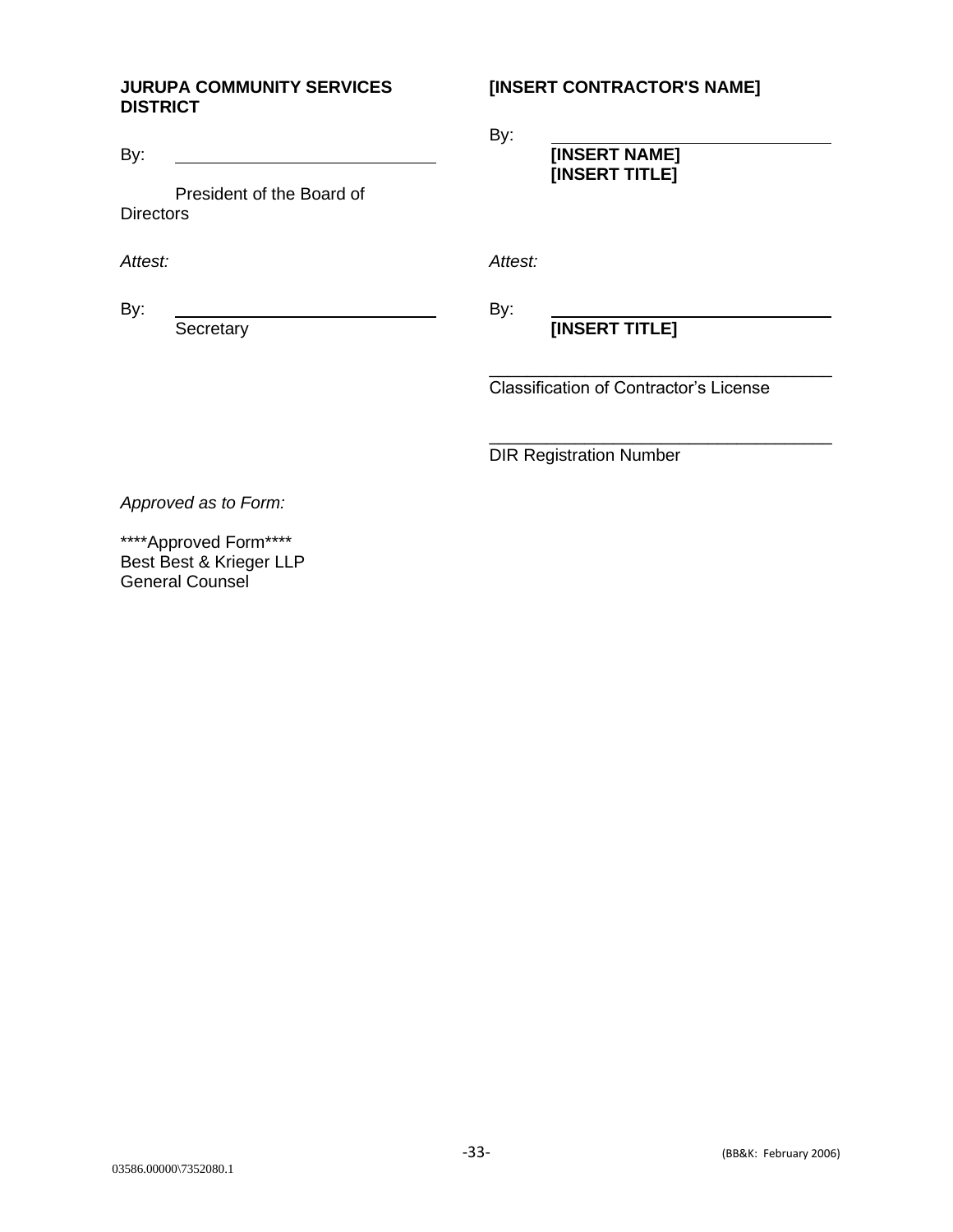#### **EXHIBIT "A" PLANS AND SPECIFICATIONS**

The following plans and specifications are incorporated into this Contract herein by this reference:

#### **[INSERT GENERAL CONDITIONS/SPECIFICATIONS - INCORPORATE BY REFERENCE ANY NEEDED PLANS OR DRAWINGS]**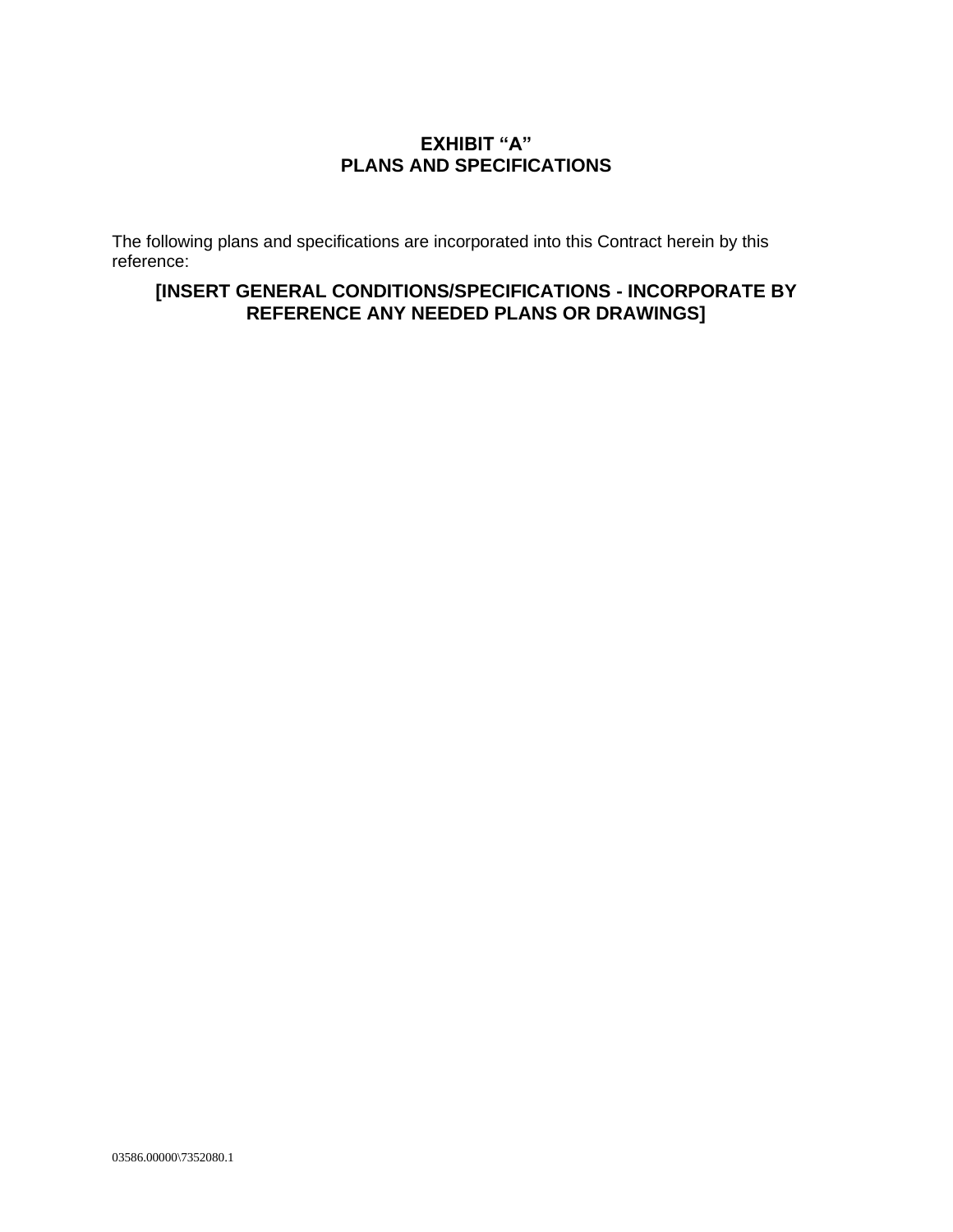#### **EXHIBIT "B" SPECIAL CONDITIONS**

#### **[\_\_\_INSERT SPECIAL CONDITIONS IF NECESSARY – OTHERWISE JUST INSERT "NOT APPLICABLE"\_\_\_]**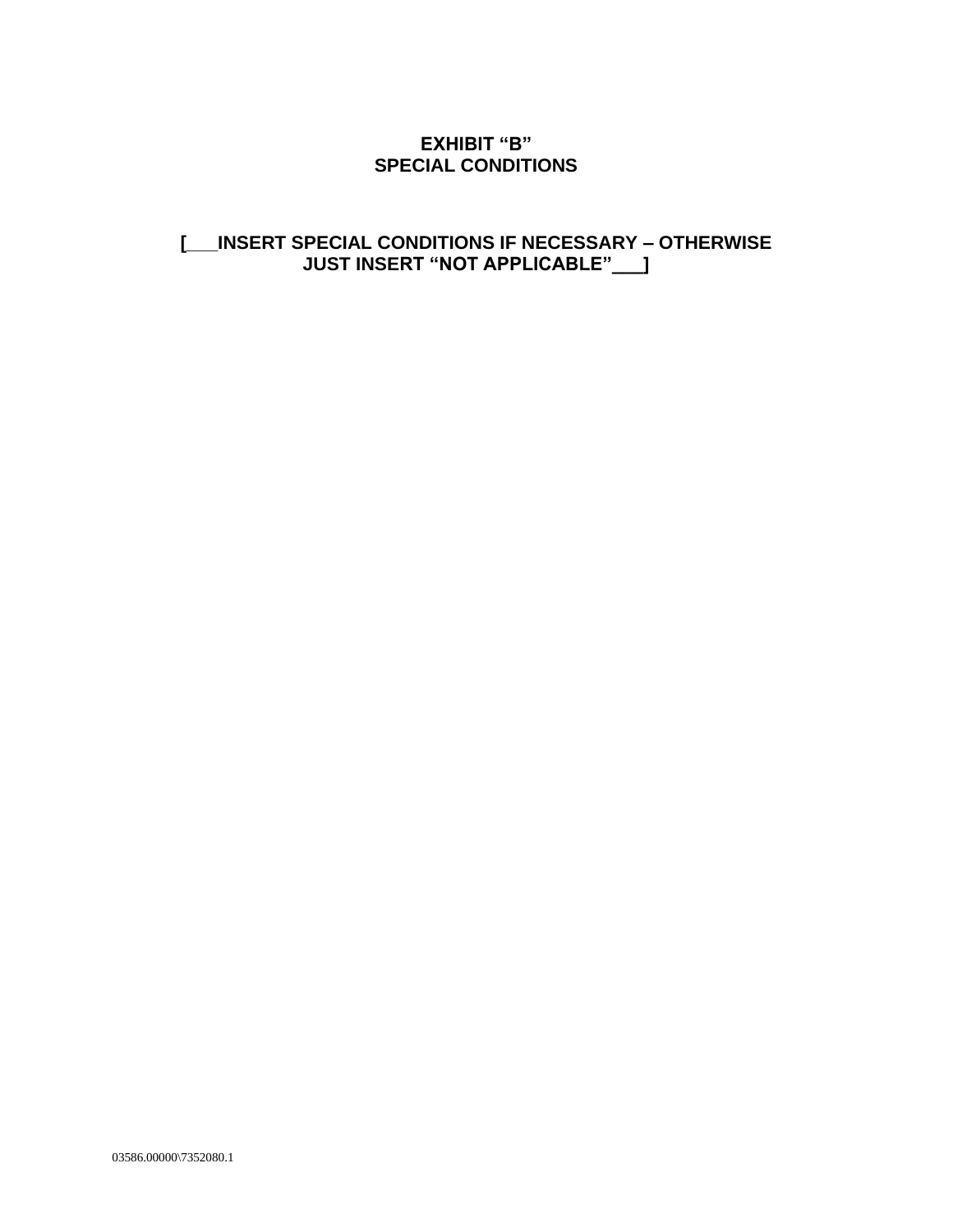#### **EXHIBIT "C" CERTIFICATION LABOR CODE - SECTION 1861**

I, the undersigned Contractor, am aware of the provisions of Section 3700 et seq. of the California Labor Code which require every employer to be insured against liability for Worker's Compensation or to undertake self-insurance in accordance with the provisions of the Code, and I, the undersigned Contractor, agree to and will comply with such provisions before commencing the performance of the Work on this Contract.

#### **[\_\_\_INSERT CONTRACTOR'S NAME\_\_\_]**

**By:**

**[\_\_\_INSERT NAME\_\_\_]**

**[\_\_\_INSERT TITLE\_\_\_]**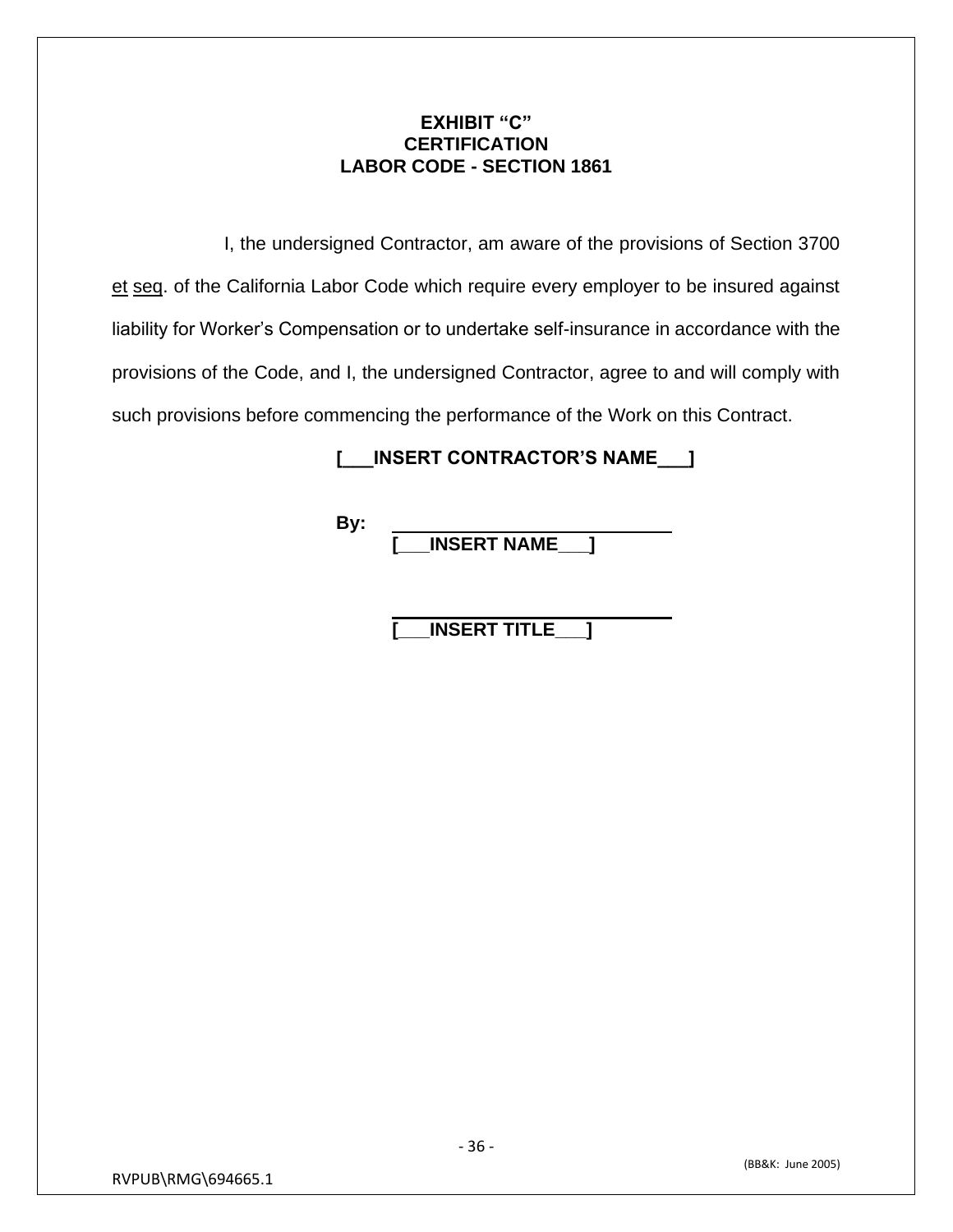#### **EXHIBIT "A" PROJECT LOCATION**